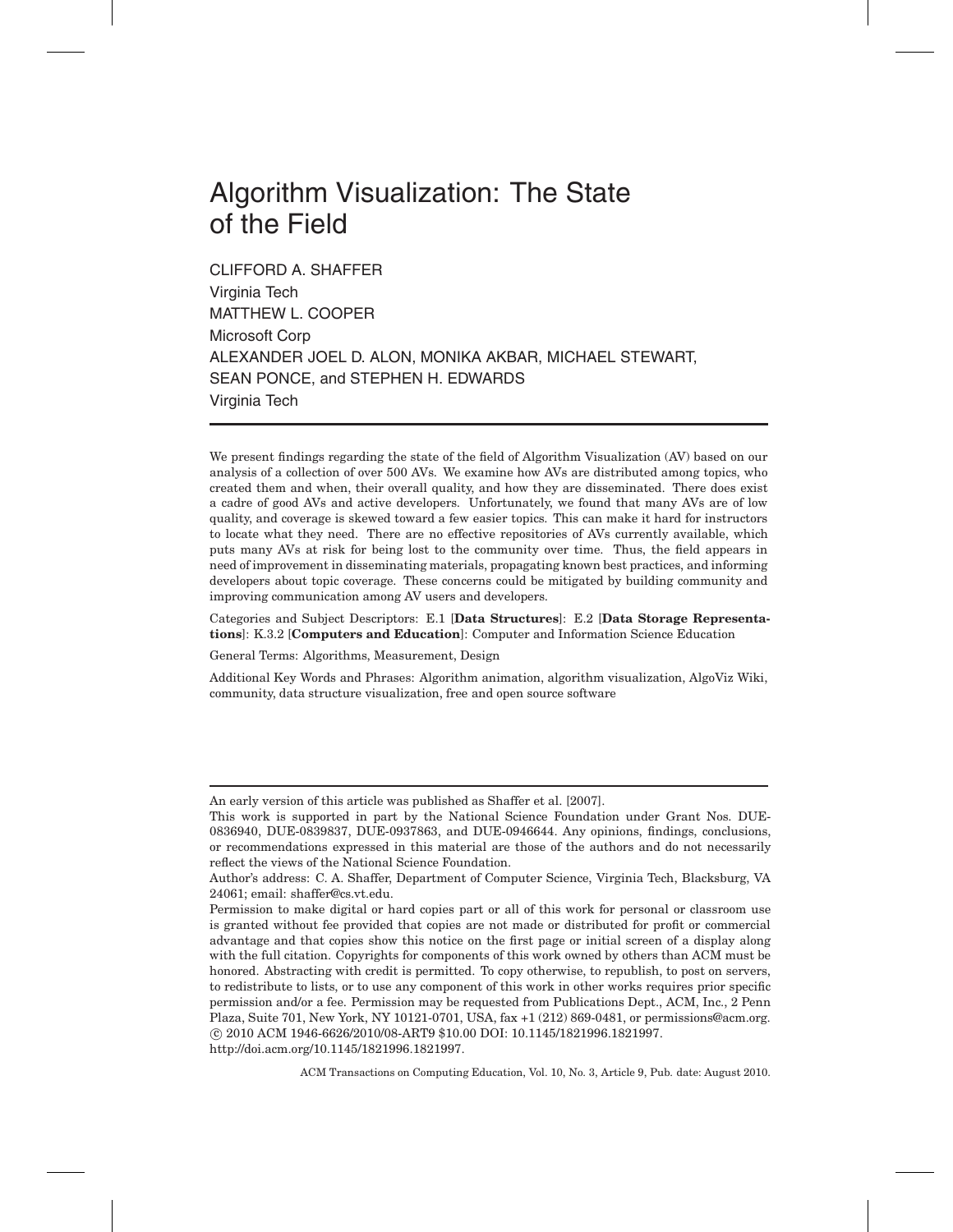## 9: 2 · C. A. Shaffer et al.

#### **ACM Reference Format:**

Shaffer, C. A., Cooper, M. L., Alon, A. J. D., Akbar, M., Stewart, M., Ponce, S., and Edwards, S. H. 2010. Algorithm visualization: The state of the field. ACM Trans. Comput. Educ. 10, 3, Article 9 (August 2010), 22 pages. DOI = 10.1145/1821996.1821997. http://doi.acm.org/10.1145/1821996.1821997.

## 1. INTRODUCTION

Algorithms and data structures form one cornerstone of an undergraduate computer science education. A technique for improving instruction in this critical area is to include algorithm and data structure visualizations and animations (hereafter referred to as "algorithm visualizations" or "AVs") into the curriculum. AVs have a long history in computer science education, dating from the 1981 video "Sorting out Sorting" by Ronald Baeker and the BALSA system [Brown and Sedgewick 1984]. Since then, hundreds of AVs have been implemented and provided free to educators, and scores of papers have been written about them [AlgoViz.org 2010]. Good AVs bring algorithms to life by graphically representing their various states and animating the transitions between those states. They illustrate data structures in natural, abstract ways instead of focusing on memory addresses and function calls.

AVs are naturally attractive to educators, who nearly universally view them positively [Naps et al. 2002]. They are also consistently "liked" by students [Gurka and Citrin 1996; Stasko et al. 2001]. But an important question persists: Are they effective at educating computer science students? There has been some debate in the literature as to whether AVs are effective in practice. Some studies have shown the classic dismissal for many technological interventions in education: "no significant difference" [Gurka and Citrin 1996; Hundhausen and Douglas 2000; Jarc et al. 2000]. Other studies have shown that AVs can indeed improve understanding of the fundamental data structures and algorithms that are part of a traditional computer science curriculum [Lawrence et al. 1994; Byrne et al. 1996; Hansen et al. 2000; Grissom et al. 2003]. An important conclusion from the literature is that to make AVs pedagogically useful, they must support student interaction and active learning [Naps et al. 2002].

Certainly, many AVs exist and are widely (and freely) available via the Internet. Unfortunately, those of high quality can be lost among the many of lower quality.

So we see that (a) while many AVs exist, relatively few are of true value, and (b) some AVs can be demonstrated to have pedagogical value, yet it is also quite possible to use AVs in ways that have no pedagogical effect. These results indicate that creating and deploying effective AVs is difficult. There is a growing body of literature that investigates how to create pedagogically useful AVs [e.g., Hundhausen et al. 2002; Saraiya et al. 2004a; Naps et al. 2002, 2003; Rössling et al. 2006]. Yet, there is still much to be done before we are at the point where good quality AVs on most topics of interest are widely recognized and adopted.

The purpose of this article is to provide a summary of the state of the field in terms of existing AV artifacts. To bound the content area, we focused our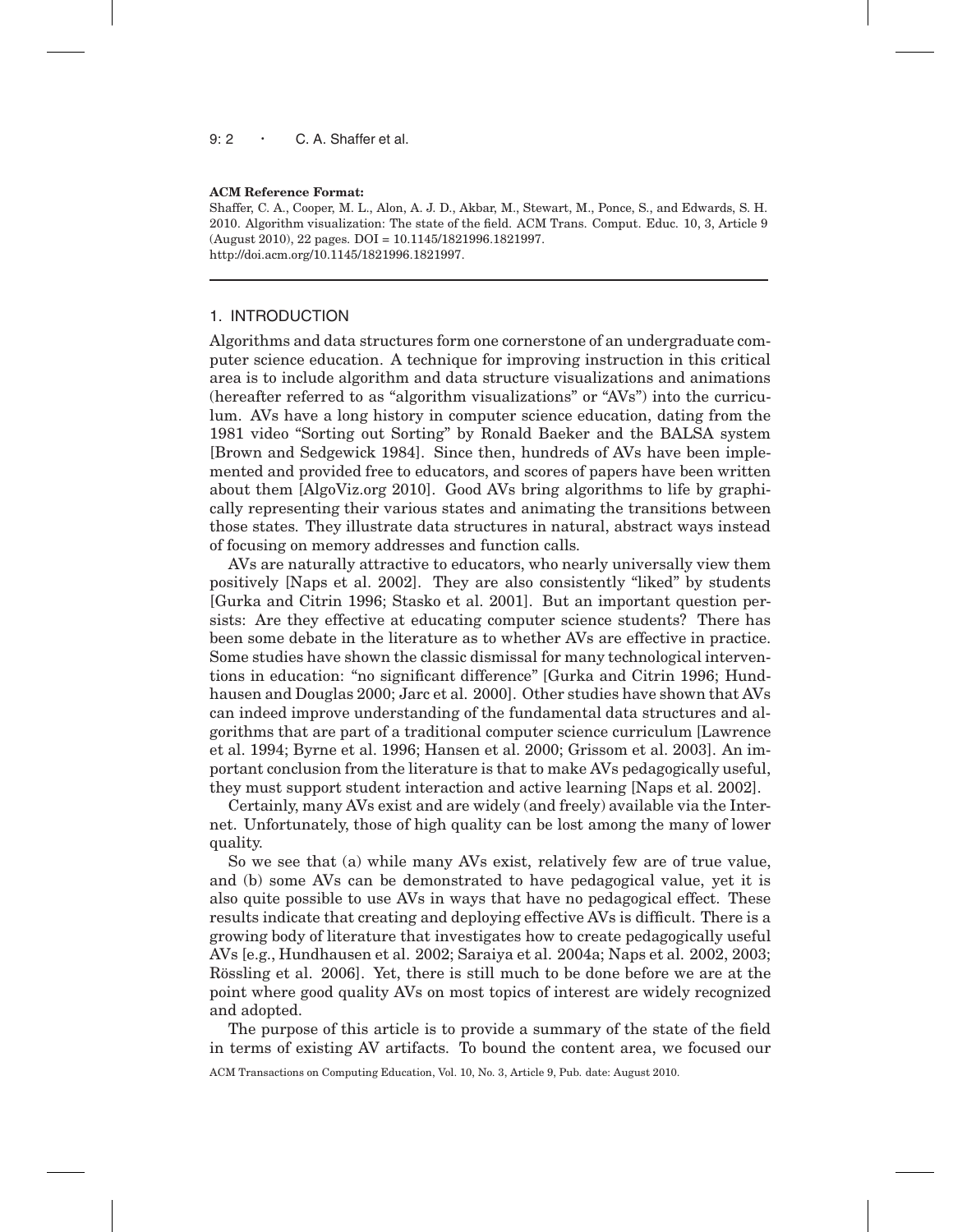attention on AVs for topics commonly taught in undergraduate courses on data structures and algorithms. We seek an understanding of the overall health of the field as represented by what AVs are currently available, and present a number of open research questions that we and others can work on in the future. Some examples of the questions we seek to address are the following.

- —What AVs are available?
- —What is their general quality?
- —Is there adequate coverage of the major topic areas covered in data structures and algorithms courses?
- —How do educators find and use effective AVs?
- —Is the field active and improving?
- —Is there adequate infrastructure for archiving and disseminating AVs?
- —Is there adequate support for a community of AV developers and users?

The remainder of the article is structured as follows. Section 2 presents a brief review of the history of AV development, a survey of some major AV systems, and discussion on the literature of AV pedagogical effectiveness. Section 3 describes the methods that we used to survey the current state of the field, primarily through the data collected and cataloged at the AlgoViz Wiki. Section 4 presents our main findings on the current state of the field of AVs. Section 5 presents our conclusions and future plans.

## 2. LITERATURE REVIEW

In addition to many hundreds of individual AVs created over the years, there have also been many systems created to support AV development. A significant amount of research has been devoted to understanding the pedagogical effectiveness of AVs. We examine some of the literature in this section.

## 2.1 Algorithm Visualization Development

A number of AV development systems have become well known within the CS educational community. We can divide their history into two parts: what came before the rise of Sun's Java programming language and widespread uptake of content delivered via the Internet, and what came after. See Saraiya [2002] and Wiggins [1998] for a more complete treatment of older or presently inaccessible systems.

Since the widespread use of Java, development seems to have moved away from AV authoring toolkits, and towards suites of "canned" AVs. Pre-Java systems often came packaged with pre-generated AVs, but allowed educators and even students the freedom to implement other AVs in a scripting language or by annotating a real program. Today's systems are frequently distributed as collections of AVs not tied to any operating system or environment. Some of these collections come as part of AV development systems and some do not.

Brown ALgorithm Simulator and Animator (BALSA) introduced the concept of using program-generated animations to teach fundamental computer science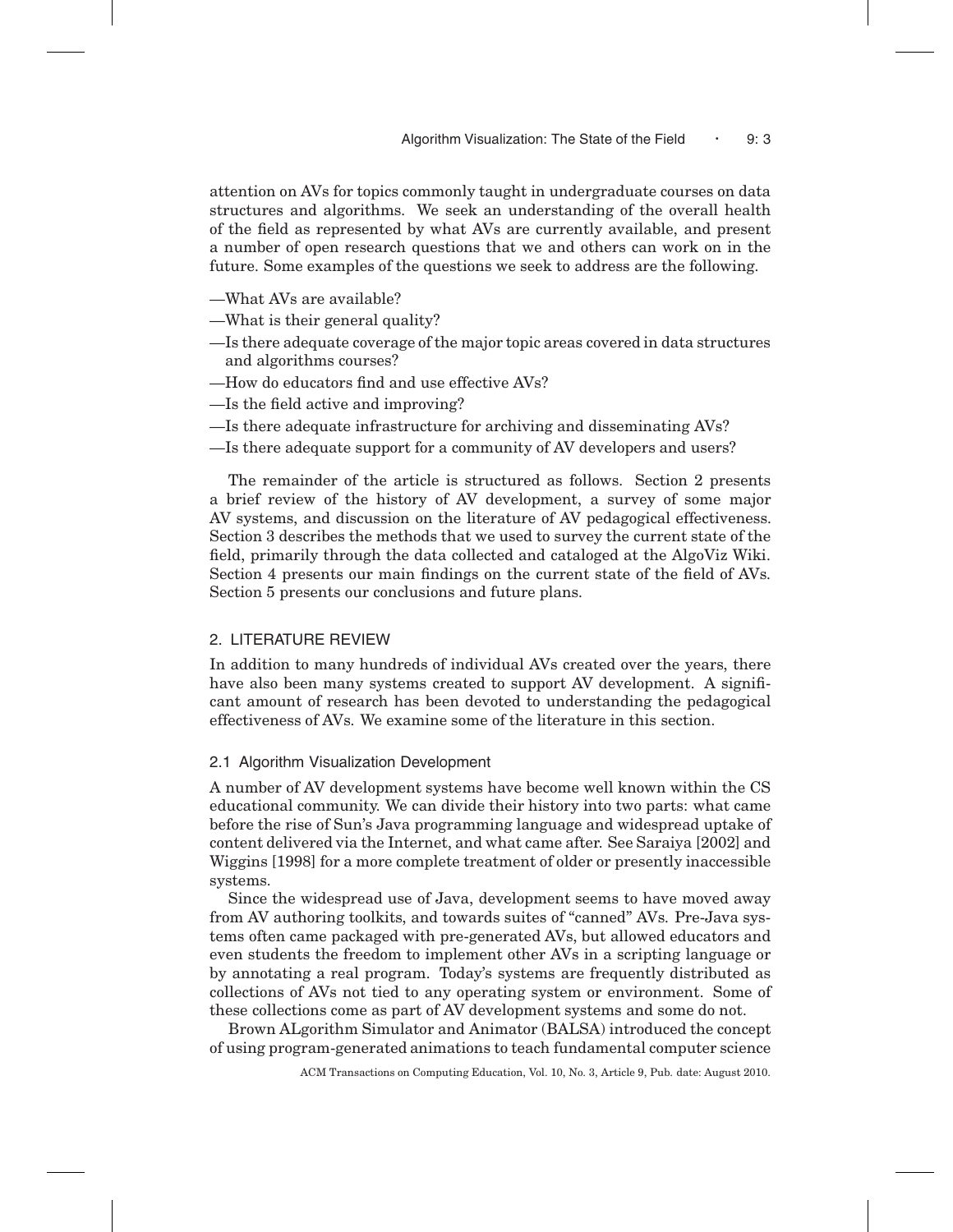## 9: 4 · C. A. Shaffer et al.

concepts [Brown and Sedgewick 1984]. Besides undergraduate education, the system was also used for debugging and research in algorithm analysis. Later systems developed by Brown include Zeus [Brown 1992] and JCAT [Brown et al. 1997].

XTANGO [Stasko 1992] is the most recent version of the TANGO visualization system. Developed by John Stasko at Georgia Tech, its goal is to allow students who are not experts in graphical systems to create algorithm animations by implementing the algorithm in C and then adding special calls to the XTANGO graphical library. XTANGO is still maintained and distributed (making it one of the few non-Java AV development systems still available). POLKA (Parallel program-focused Object-Oriented Low Key Animation) [Stasko and Kraemer 1992], another Georgia Tech project, is described as "a general purpose animation system that is particularly well-suited to building algorithm and program animations" [Stasko 2001]. Like XTANGO before it, POLKA allows nonexperts to author AVs without deep knowledge of graphics programming.

Swan [Shaffer et al. 1996], developed at Virginia Tech, provides visualizations of C and C++ programs annotated with calls to SAIL, the Swan Annotation Interface Library. Unlike most program annotation systems, SWAN supports the ability to provide significant user control over the behavior of the annotated program.

ANIMAL (A New Interactive Modeler for Animations in Lectures) [Rössling et al. 2000] incorporates lessons learned from pedagogical research (see Section 2.2). Developed at the University of Siegen in Germany, ANIMAL's developers believe that visualization systems should supplement (instead of supplant) traditional approaches to CS education. Animal AVs tend to have limited user interaction, which is not crucial when used as a lecture aid.

JAWAA (Java And Web-based Algorithm Animation) [Pierson and Rodger 1998] was developed at Duke University by Willard Pierson and Susan Rodger. It is a Java applet-based system that runs on script files generated by any programming language. It is similar to Animal in that the AVs it generates provide little user interaction. JAWAA assists the animation developer by providing primitives in a range of granularities, from basic graphics (circles, squares) up to data structures (arrays, trees). Generally only a few lines of JAWAA script are required to animate an algorithm: one to create and display the structure, the others to perform operations on it.

JHAVE (Java-Hosted Algorithm Visualization Environment) [Naps et al. ´ 2000] is a client-server AV system written in Java, and most typically run as a Web-start application from the browser. JHAVE does not itself provide an ´ animation system, but rather a network-based framework into which animation systems can be (and have been) embedded. This network model provides delivery of the AV as well as a question-and-answer platform to improve the pedagogical effectiveness of the animation plugin [Naps et al. 2000]. JHAVE´ represents some key initial steps in attempting to support interoperability with other AV development systems, such as Animal.

AlViE 3.0 [Crescenzi 2010] is maintained by Pilu Crescenzi at University of Florence. AlViE is a "post-mortem" algorithm visualization environment,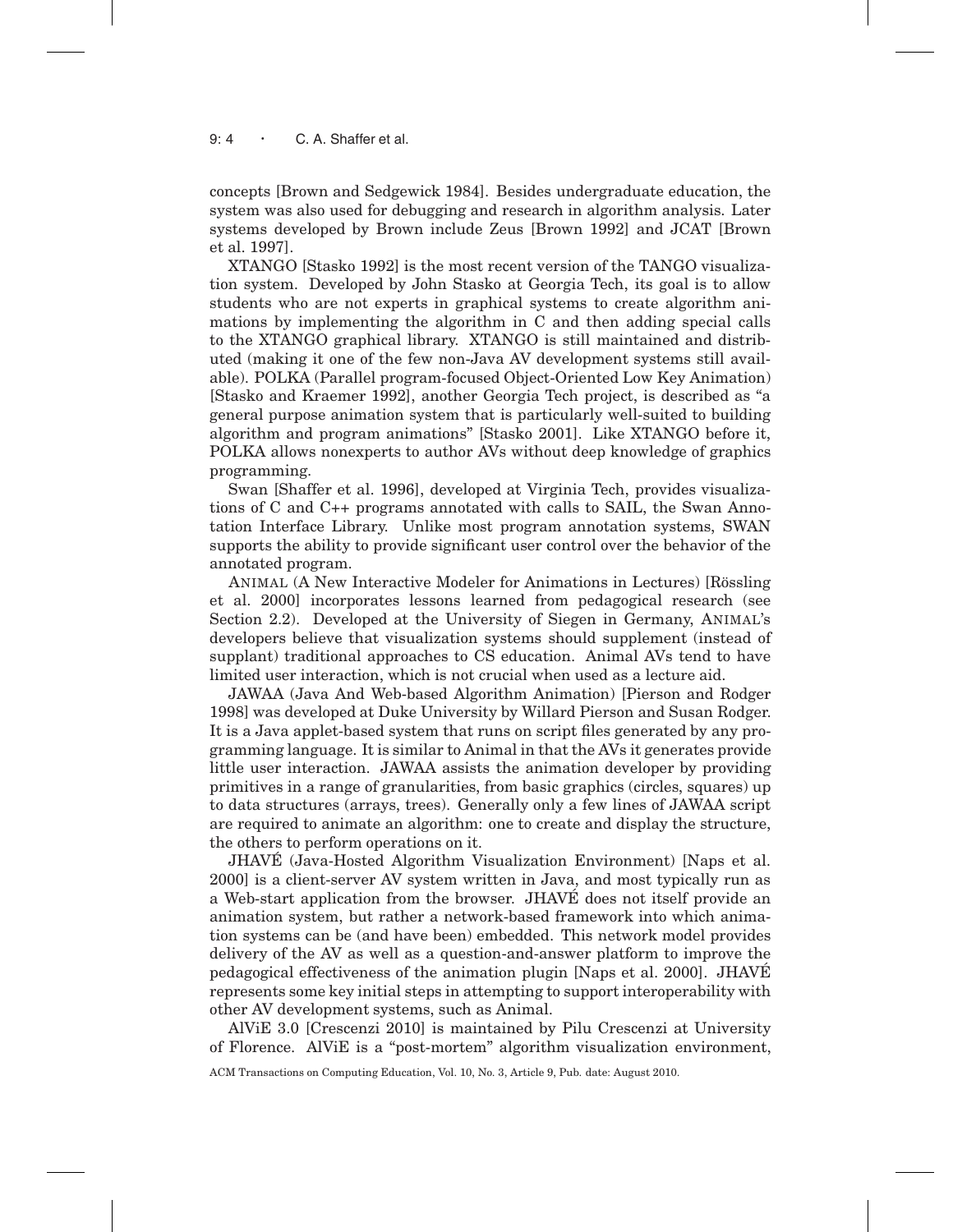presenting a series of "interesting events." The AVs are tied to a widely-used Italian data structures textbook [Crescenzi et al. 2006], and so AlViE has many users.

Animal, JAWAA, JHAVE, and AlViE are all similar in that they provide ´ frameworks for playing AV "scripts," where these scripts can be generated in various ways independent of the system (such as by instrumenting output from actual programs). By their nature of running scripts, they tend to be limited in their ability to support sophisticated user interaction such as steering the algorithm or running it on user-supplied data. In contrast, a number of other systems take the approach of providing a canned suite of AVs. This limits the ability of those outside the project (such as instructors wishing to use the system) to create their own AVs, but it often provides greater design flexibility to "expert" developers.

Developed in Germany at the University of Marburg, the Data Structure Navigator (DSN) is a project intended to "facilitate the understanding of all kinds of data structures" [Dittrich et al. 2000]. Instructors might find it to be a good starting point for a suite of AVs to be used during an entire data structures course. A major drawback of DSN is that it cannot load and save data structures to disk, and development appears to have ceased.

Data Structure Visualization (DSV) [Galles 2006] was created at the University of San Francisco by David Galles. DSV aspires to be a comprehensive suite of AVs. DSV provides animations for a wide variety of algorithms and data structures, including several sorts, multiple varieties of trees, and a number of graph algorithms.

Interactive Data Structure Visualizations (IDSV) [Jarc et al. 2000] was created by Duane Jarc while at George Washington University. It is a collection of Java applets covering a range of topics related to search trees, graph algorithms, and sorting algorithms. IDSV is Similar to JHAVE in that it periodi- ´ cally gives the user questions to answer while viewing the animation.

A large collection of AVs for spatial data structures is available from the University of Maryland [Brabec and Samet 2003].

The Algorithms in Action project [Stern 2001] is directed by Linda Stern of University of Melbourne. The original version was made available in 2000, and was quite sophisticated for its time in its use of multiple windows in a Java applet to track pseudocode, the visualization, and supporting explanatory text. An extensive collection of additional applets was released in early 2010 after classroom testing.

The TRAKLA2 project [Korhonen et al. 2003] is directed by Ari Korhonen and Lauri Malmi of the Software Visualization Group at the Helsinki University of Technology. TRAKLA2 is particularly innovative in its extensive use of interactive exercises where students demonstrate their proficiency with an algorithm by providing information about the various key events that happen during execution. This is done through a variety of graphical interface actions such as dragging values to various nodes or array positions, selecting from a list of choices, etc. While the current collection of exercises tends to work better for simpler algorithms and data structures, this approach points the way forward towards deeper student interaction with the AV. TRAKLA2 is widely used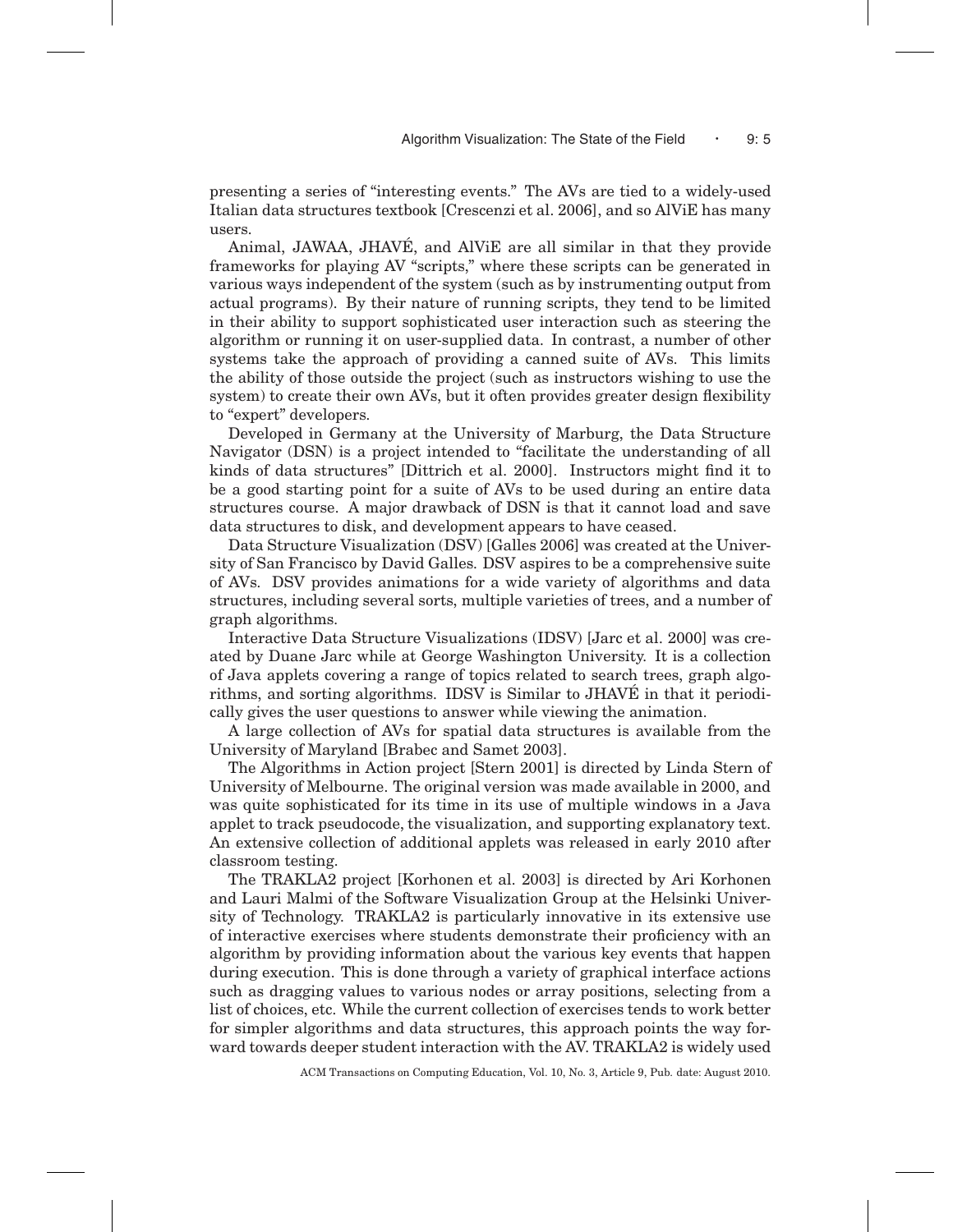9: 6 · C. A. Shaffer et al.

throughout CS Departments in Finland, and as such has perhaps the highest number of (student) users of any AV system.

## 2.2 Pedagogical Effectiveness of Algorithm Visualizations

AVs can provide a compelling alternative to other types of instruction, particularly written presentations such as pseudocode and real code. In lecture situations, students routinely report liking AVs [Gurka and Citrin 1996; Stasko et al. 2001], and faculty appear to strongly support them in principle [Naps et al. 2002]. The literature, however, has not demonstrated that AVs are always effective in practice. Results form a continuum from "no significant difference" [Gurka and Citrin 1996; Hundhausen and Douglas 2000; Jarc et al. 2000] to demonstrations that AVs can indeed improve understanding of data structures and algorithms [Shaffer et al. 2007; Lawrence et al. 1994; Hansen et al. 2000; Hundhausen et al. 2002]. The existing body of research helps to illuminate some of the features of AVs that make them effective.

Gurka and Citrin [1996] found little to no evidence that visualizations are effective teaching tools in a survey of previous experiments. They point out that while many fields are concerned with false positives in evaluation, the visualization community may need to concern itself with false negatives. They suggest repeating some "failed" experiments from previous projects with tighter controls on issues such as usability, algorithm difficulty, animation quality, and experimental design. They caution, however, that the community must be prepared to accept an ultimate finding of "no significant difference."

Hundhausen and Douglas [2000] found that students who construct their own visualizations might be distracted by the creation process. Their experiment was based on the finding that learner involvement increases effectiveness, but technology does not necessarily improve the result. They found that student-created low-fidelity visualizations made of art supplies had no less impact on educational outcomes than high-quality computer-mediated AVs also created by the students.

Jarc et al. [2000] found no difference in educational outcomes for students who used an interactive AV system compared to their peers who did not. While AV users performed better on some questions, they performed worse overall, despite spending significantly more time with the educational materials than the nonusers.

In contrast to these studies, a growing body of evidence indicates that certain uses of AVs do have a measurable impact on student learning. The most important factor appears to be *engagement* of the students' attention [Naps et al. 2002; Hundhausen et al. 2002]. Work in this area continues to home in on exactly what features make for effective AVs.

Saraiya et al. investigated a number of features that might or might not make AVs effective. They found that the ability to control the pace of the visualization, versus watching an animation, had the single greatest impact on AV effectiveness of the factors studied [Saraiya et al. 2004b; Saraiya 2002]. Other features such as the presence of a good data set and logical break-down of steps also showed promise as indicators of effectiveness. However, providing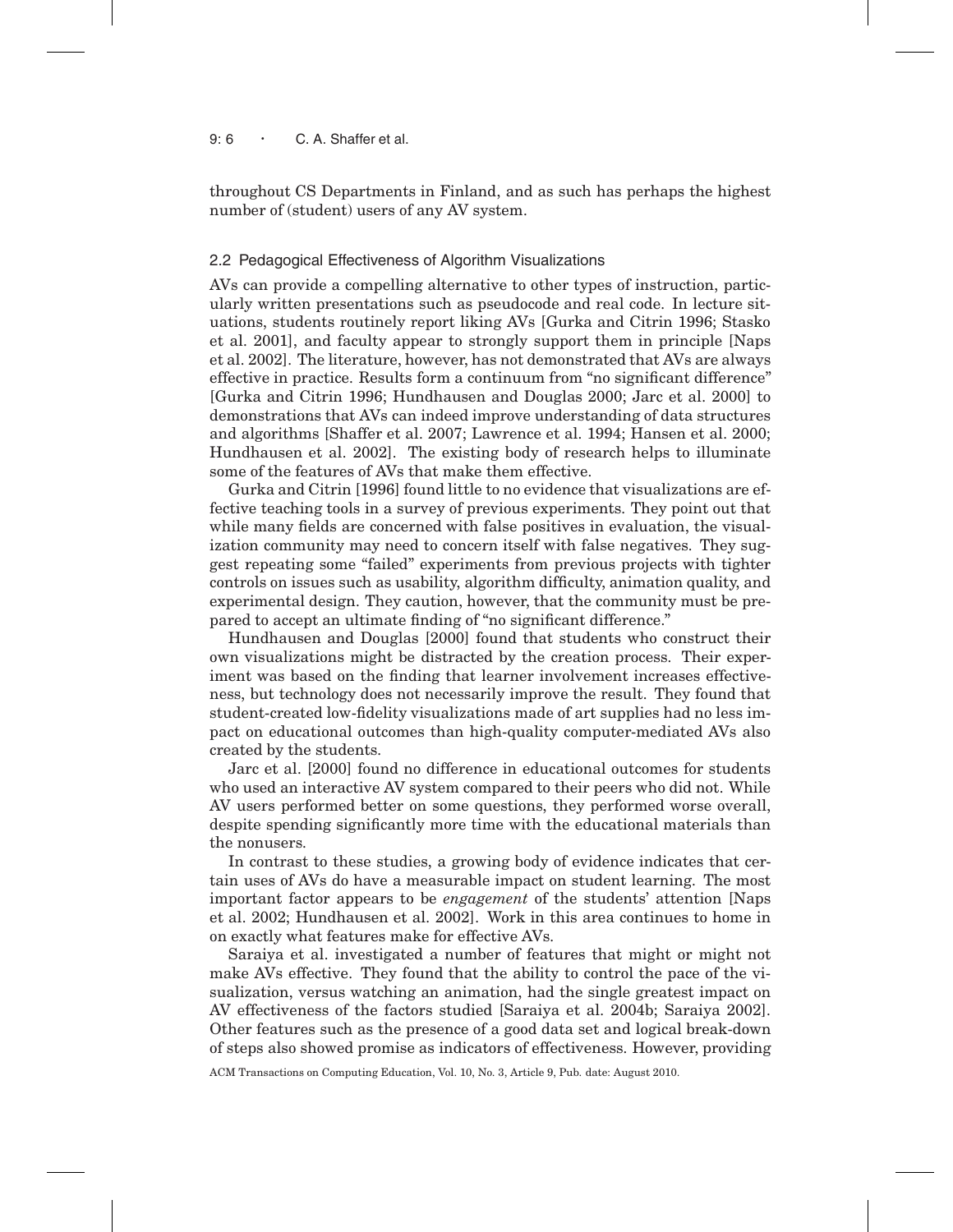pseudocode with an AV did not appear to improve understanding despite the fact that it made the students spend more time with the content.

Lawrence et al. [1994] found that allowing students to create their own visualizations led to better test results compared with students who merely viewed AVs or did not access any visualizations. Students who viewed but did not interact with the visualization actually did slightly worse than students who only listened to the lecture. Again, this points to engagement as a differentiating factor.

Hansen et al. [2000] found that although traditional approaches to AV use had at best mixed results, a particular approach could lead to significant positive impacts on student learning. Specifically, Hansen's group leaned heavily on pedagogical theories such as learning objectives, scaffolding, and chunking. They point out the use of analogies for priming students' understanding of the underlying algorithm.

In 2002, Hundhausen et al. performed a metastudy of 24 studies of AV use. By breaking the studies into analytical groups based on educational theory espoused, Hundhausen found that how students use an AV has more effect on learning outcomes than what they see. They concluded that AVs are an effective tool when used to actively engage students' attention.

# 3. DATA COLLECTION AND THE ALGOVIZ WIKI

The major source of data for our investigation into the state of the field of algorithm visualization is the AlgoViz Wiki [2010]. This growing collection of curated resources includes the largest AV link collection ever created. This section outlines the data collections available, and the process used to collect the data. Section 4 presents analysis of the dataset.

# 3.1 Data Contents: The Collections

A wiki is a user-editable Web site, usually supporting a simplified markup syntax and directed towards a particular topic. The AlgoViz Wiki is built on the MoinMoin Wiki Engine [Waldmann and Hermann 2010]. The wiki concept is preferable to a standard HTTP server for the goals of the original AlgoViz site because it allows for the community access and editing that we desire.

The primary content of the AlgoViz Wiki is its catalog of links to AVs. Section 4 gives information on topic coverage and other summary statistics about the catalog. We now give a brief description of the other resources collected in the wiki.

The wiki contains a list of related software including major AV projects, toolkits for authoring AVs, and visual debuggers. Many of the toolkits include collections of AVs, so they are represented multiple times: once for each topic they cover and once on the Toolkits page. Visual debuggers superficially resemble data structure visualizations in that they present information about data paths and memory contents in a step-by-step, visual manner. However, visual debuggers are distinct from AVs because they show physical, machine-specific implementation details about code execution for the purpose of creating and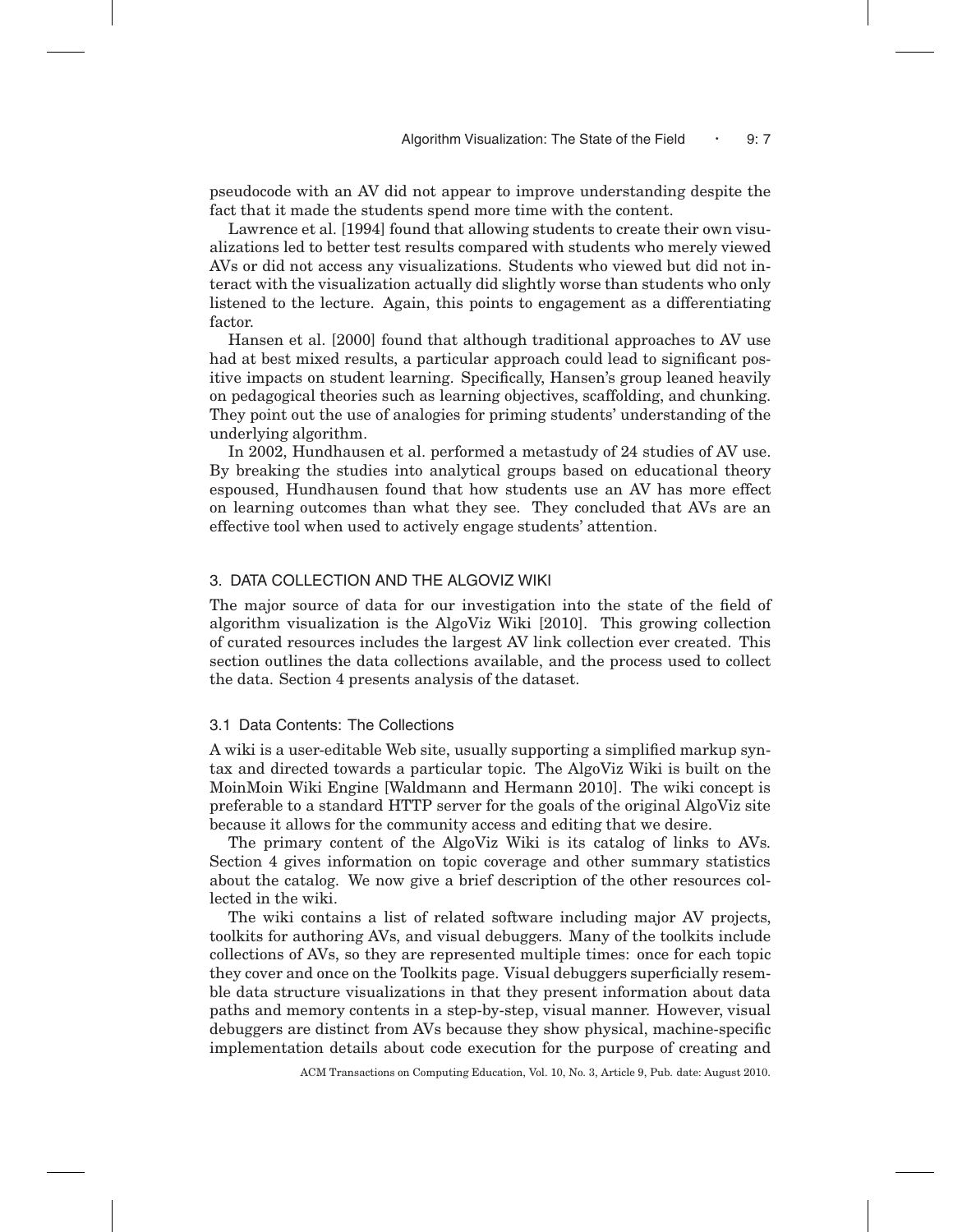## 9: 8 · C. A. Shaffer et al.

debugging software, rather than conceptual views of data structures for the purpose of education [Stasko et al. 1998; Diehl 2007].

The other major component of the wiki is an annotated bibliography of AVrelated research [AlgoViz.org 2010]. In creating this bibliography, we seek to provide a starting point for newcomers to the field as well as a repository of important work to which practitioners can refer. The annotated bibliography now contains more than 500 papers with BibTeX citations for all and brief descriptions and reviews for about 100 of the papers.

#### 3.2 AV Catalog Information

Our catalog of AV links is a valuable resource in its own right. However, we have taken the idea of a collection a step further by summarizing, describing the benefits, and evaluating a given AV. While not all entries currently possess descriptions and evaluations, the ultimate goal is to create a curated catalog. This section will describe in further detail some of the characteristics that we collect about each AV.

Key information about AVs includes topic, author data (names and institutions), delivery mechanism (e.g., Java applet), when created, what project (if any) the AV is part of, and language of presentation (e.g., English, German). Fields are also available to provide screenshots of the AV and references to publications about the AV.

After an AV has been evaluated, it is assigned an editors' recommendation rating of "Recommended," "Has Potential," or "Not Recommended." These ratings are intended to help instructors rapidly find a suitable AV for teaching while also providing concise feedback to creators of AVs about where to allocate resources for improvement. The small set of categories reflects the fact that it is difficult to place a visualization into a finer-grained categorization (such as a 1–10 rating or A–F grade scheme). Having only three buckets (besides "Unrated") allows us to reduce the amount of subjectivity.

Subtly different than a recommendation is the idea that different AVs can be "Good For" different purposes. The catalog currently identifies several (not mutually exclusive) "Good For" labels.

- —Teaching the Concept. An instructor could use this visualization as part of a lecture or give instructions in a homework/lab assignment for students to follow. It must include a good default dataset that shows some interesting (or at least typical) behavior of the algorithm. These AVs tend to be conceptual rather than focused on implementation.
- —Exploring the Concept. As students gain knowledge about the concept, this visualization can be used to experiment on their own without explicit direction. Often, it allows users to enter their own data. It might be conceptual or focused on implementation.
- —Debugging. The AV serves to illustrate the exact steps that a student's code should follow or outcome that it should produce. The student can then debug her output by comparing it to the visualization. These AVs tend to focus on implementation, but their output may be conceptual or machine oriented.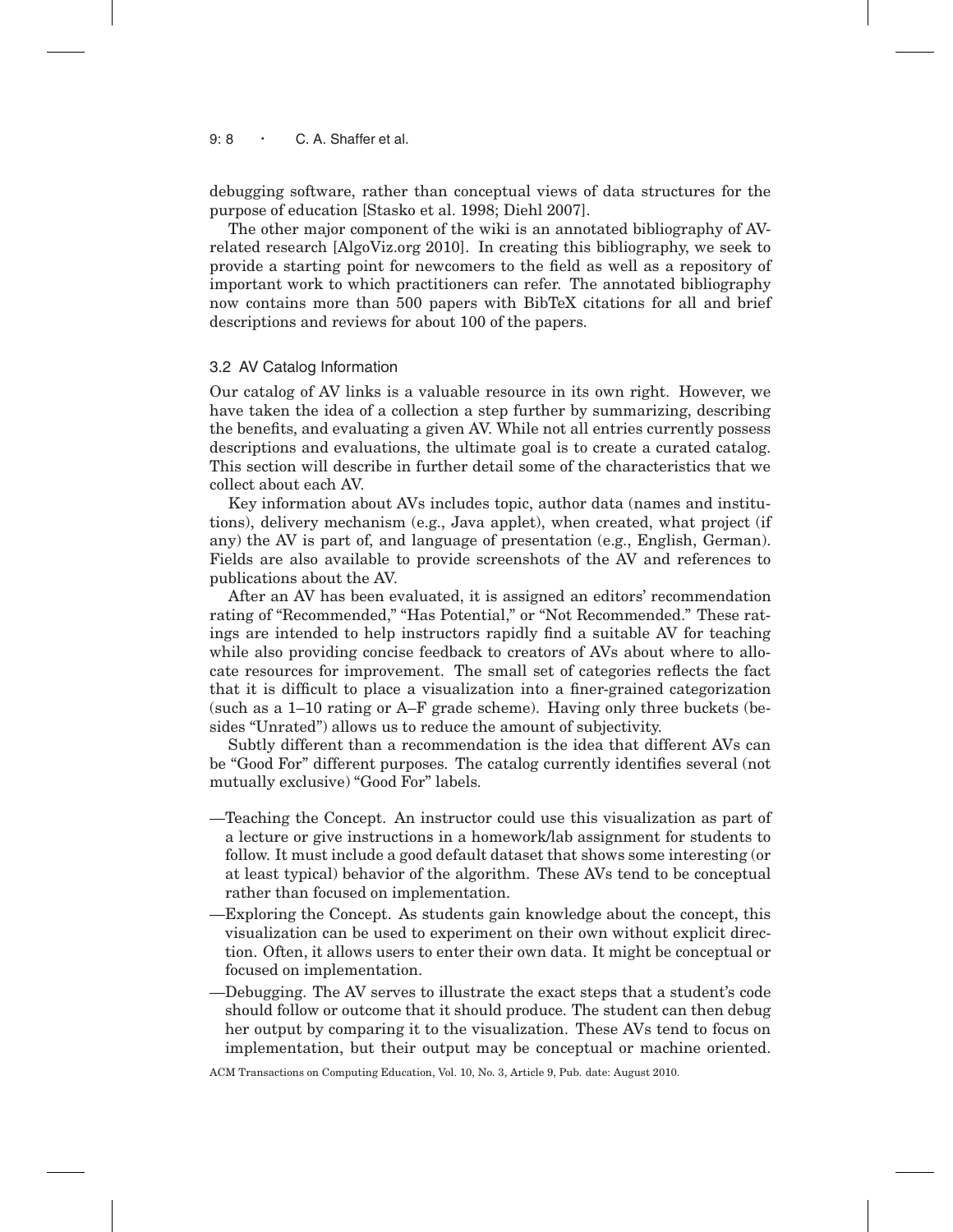On rare occasion, an AV might support an API or mechanism for plugging into student code, so students can see visually what their code is doing in the machine.

- —Comparison. Students or instructors could use the AV to illustrate the differences and similarities between competing data structures or algorithms that operate in the same domain.
- —Lecture Aid. The AV is best used during lecture by an instructor who is using it to illustrate an algorithm that he or she is simultaneously explaining to the class. Without this accompanying explanation by an instructor, the AV itself does not sufficiently explain or make clear the algorithm that it portrays.
- —Lab Exercise. The AV offers ways of interactively testing the learner's understanding of the algorithm. Examples would be pop-up questions that ask the viewer to predict what will happen next in the algorithm's execution or the opportunity to create input data sets that exercise the algorithm in some prescribed fashion.
- —Self Study. The AV is provided in the context of supplementary text that describes the algorithm in a fashion that could replace a textbook explanation of the algorithm.

The "ActivityLevel" field indicates whether the AV is purely an animation or whether the user has control over the pacing; whether the data sets are predetermined, random, or input by the user; and whether the user answers questions or otherwise provides interactive feedback.

Originally, the catalog had only a single "Description" field where subjective and objective information intermingled. As we added more links to the collection, it became apparent that these two were quite distinct and should be recorded as such. "Description" has been reduced in scope to only objective, descriptive text about an AV. "Evaluation" was added to capture more subjective statements about AVs. Even if a user of the catalog disagrees with the subjective evaluation of the AV, she can be sure that she is also receiving an objective description and make up her own mind.

#### 3.3 Populating the Catalog

There are two distinct ways to go about finding an AV on a given topic. One is to "Google for it", that is, use a favorite Internet search engine to search on keywords that will hopefully find what you need. The other is to look in an AV collection, a courseware repository, or a curated link collection.

Assume that there exists on the Internet a suitable AV on a specific topic. In that case, one hopes that standard Internet search technology will allow educators to find it. If so, this might alleviate the need to create and maintain specialized repositories or link collections for courseware in general, and AVs in particular. Unfortunately, whether any given instructor will be able to find an existing artifact depends a lot on the instructor's ability to supply the right keywords to yield successful results.

Internet search keywords need both to capture the desired artifacts (known as *recall*) and avoid generating overwhelming numbers of false-positive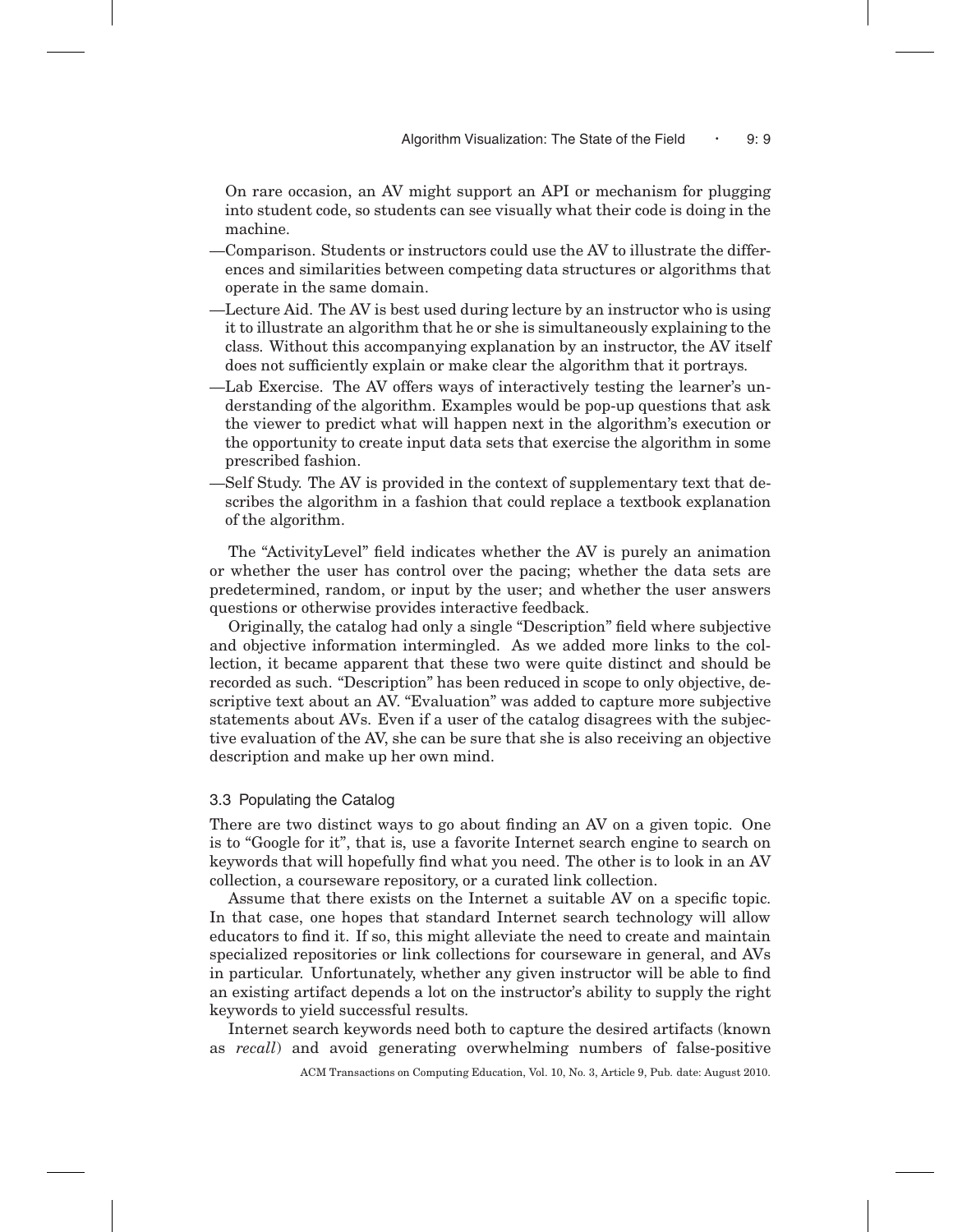## 9:  $10 \cdot C$ . A. Shaffer et al.

responses (known as *precision*). Therefore, keywords must identify both the type of material desired (AVs as opposed to syllabi, static tutorials, or project descriptions), and the topic or content area desired. Some keywords, while technically specific, might lead to a wealth of non-related information. For example, looking for "Huffman Trees" is likely to give results related to the data structure, while looking for terms such as "lists," "queues," "sequences," or "trees" is likely to return information unrelated to computer science. Unfortunately, some data structures have common, everyday names.

AVs constitute only a small part of the courseware materials available on the Internet. Far more artifacts can be described as content presentations (lecture materials or tutorials), projects or exercises (assignments), or course management materials such as syllabi. Thus, to find a given AV, restrictive keywords are necessary for searches on most topics. Unfortunately, the providers of "visualizations" often do not label them as such, nor is there any standard alternative synonym that captures the typical visualization, although "animation" sometimes works (especially for older systems). Since the vast majority of AVs written since the mid-1990s were written in Java, and many of these are delivered as applets, "applet" is often a successful choice of keyword. Unfortunately, this will tend to leave out those AVs that exist within a visualization system, since they are not typically presented to the world labeled as "applets."

In one experiment, we counted the number of sorting AVs that appear in the first 30 responses from Google searches on various keywords. "Sorting visualization" yielded only seven AVs, while "sorting applet" yielded 20, and "sorting animation" yielded 21.

Unfortunately, using "applet" as a keyword results in generating a selffulfilling prophecy in that if you search for applets, then the only AV presentation mechanism you will find will be applets. Initially, this skewed the balance of the materials found in our catalog away from projects with integrated applications, since non-applets were intrinsically harder to find. Since then, a conscious effort has been made to catalog non-applets, and these now make up a significant fraction of the current total in our catalog.

The main alternative to keyword-based Internet search is to look in courseware repositories or link collections. Unfortunately, there is currently little in the way of good repositories for AVs. Repositories were not a significant factor in developing the AlgoViz catalog, although we believe their potential importance could be great.

We used a number of techniques to locate AVs for the catalog. We began with a list of all AV systems that we were aware of from our general knowledge of the field. We developed a topic list based on our experiences teaching relevant courses. We considered what search terms would be most productive for locating AVs via Internet searches. Based on our topic list, we then performed searches using Google to find whatever we could. Once we had generated a base of AV links, we then examined these pages to try to locate other AVs, since developers of a given AV often have others available. Sometimes we could find these other AVs from direct references on the pages we already had, and other times we could deconstruct the URLs to find more AVs. Whenever we came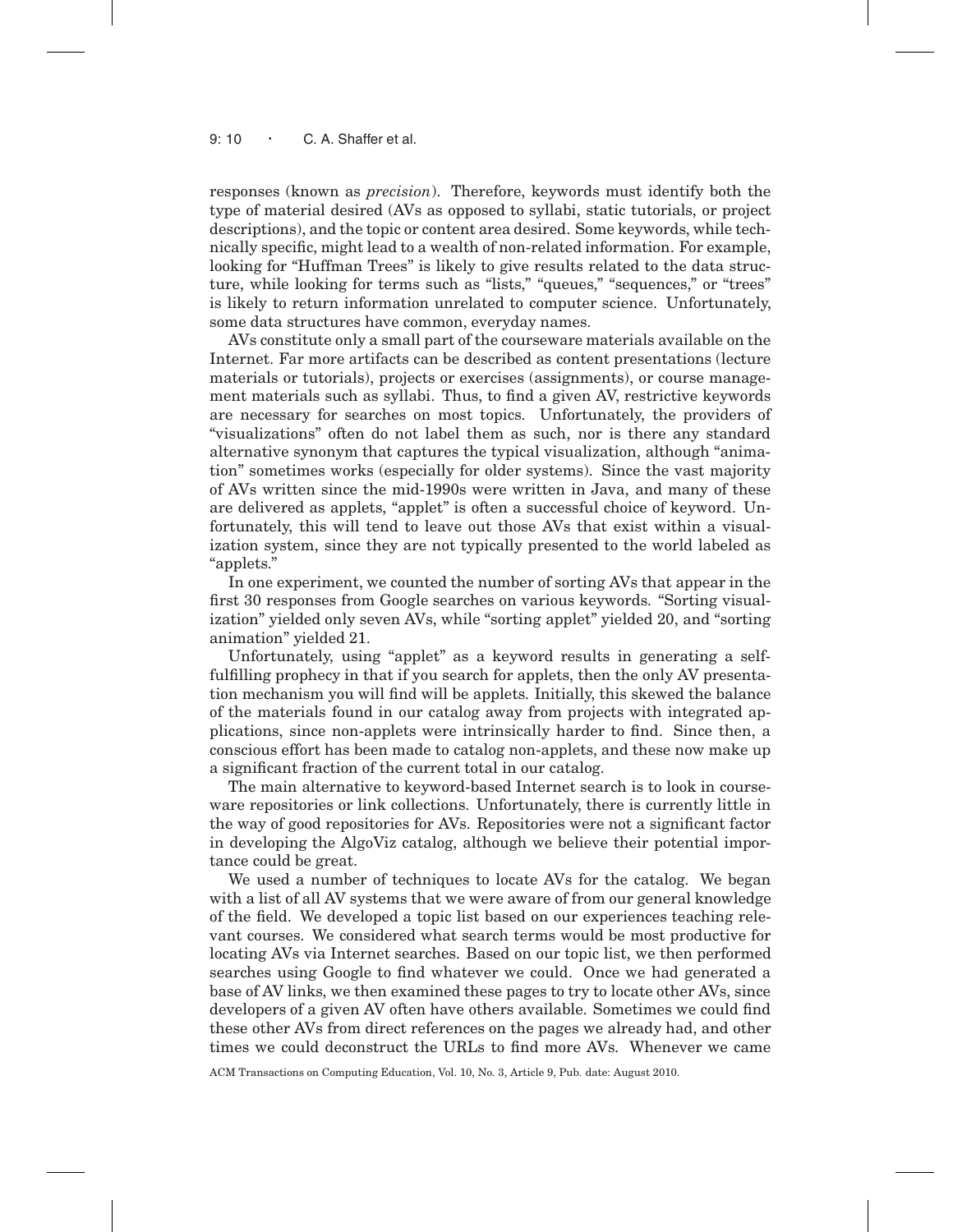

Fig. 1. Sample graph output from the query tool showing AV counts by topic.

across a page that had links to collections of AVs, we would follow those links to capture any new ones not yet in our collection.

## 3.4 Analysis Tools

We created a number of tools to automatically extract data from the AlgoViz catalog, including a catalog query tool and a link checker. The query tool loads each AV entry in our catalog and reformats its data as a row in a commaseparated values file. The user can make queries against this file that cause the tool to return a histogram of the AV entries that match the query. Figure 1 shows a sample graph generated by the tool.

Our link checker tests each link in the catalog and records its HTTP status code. This allows us to track AV disappearance over time. While there are a variety of possible HTTP codes, we only need to separate Web server responses into three buckets. "200 OK" means the page was found normally; "301 Moved Permanently" and "302 Found" mean that the page has been moved (with redirection to the new location). Any other code (in particular those with return values of 0 or 404) indicates that access to that AV is likely lost. The link checker allows us to track data about the rate at which AVs are lost, as reported in Section 4. We run our link checker once per week and archive the results.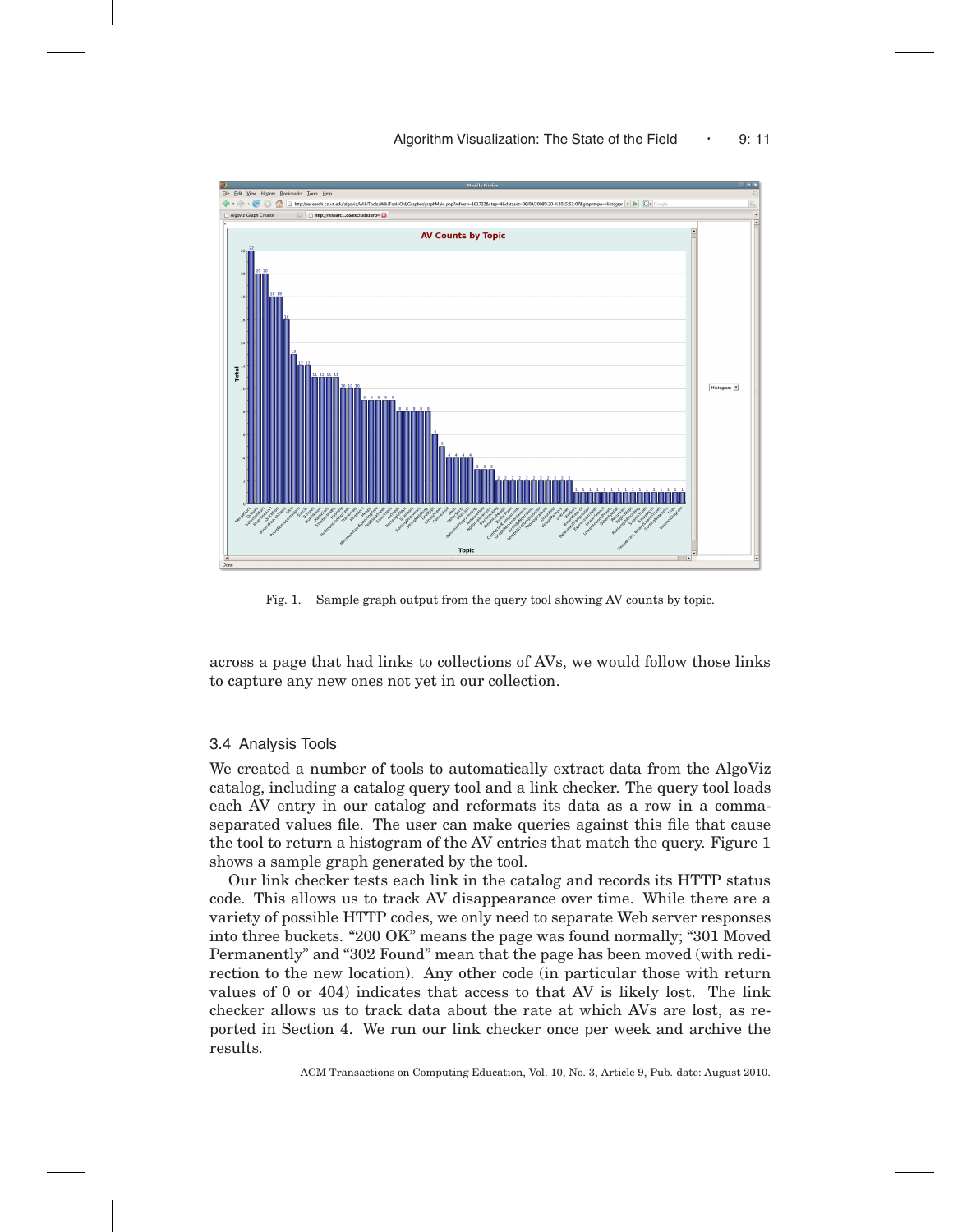# 4. THE STATE OF THE PRACTICE

This section reports our findings regarding the state of the practice in AV development, derived from analyzing the data contained in the AV catalog. From data generated using the catalog, we seek an understanding of the overall health of the field.

## 4.1 How Many Are Available?

As of March, 2010, the collection contains links to more than 500 AVs. Many of these are individual applets or programs, but a significant fraction appear as parts of integrated AV collections (see "Who Makes Them?" below).

We found considerable difficulty in deciding what to count as separate AVs for the purpose of defining catalog entries. Some collections come packaged as single applets or applications containing a number of different visualizations (perhaps a collection of sorting algorithm visualizations packaged along with search tree data structure visualizations). If a given applet or program contains multiple AVs (for example, a single Java applet that embodies separate AVs for various sorting algorithms), it is counted multiple times—once for each distinct AV.

At the other extreme, separate URLs might be provided for what is otherwise the same visualization program presented in different languages, or for examples of the same visualization run on different input data. We classify these under a single entry. Some "gray area" cases are difficult to assign. For example, we decided to provide a single entry under "quadratic sort" for systems that provide insertion, selection, and bubble sorts, since many systems do provide all three.

Although it is difficult to accurately define (much less determine) how many distinct programs or pieces of software are represented, one way of determining this information is to count the number of unique links in the collection. By this metric, there are more than 450 distinct programs.

These totals do not include many older systems like XTANGO and Balsa. Due to difficulties in getting these older systems to run in modern computers, we have not yet integrated their AVs into the main part of the catalog, although the wiki does contain information about many of these systems. Cataloging the AVs embodied in older systems would add over one hundred more entries.

Given the level of effort that we have devoted to populating the catalog (see Section 3.1), the amount of publicity that the catalog has received, and the number of AV developers and users that we have interacted with over the past four years, we believe that we have so far captured the bulk of what is publicly available, including the vast majority of easily found, better-known AVs. The search procedure models the process an educator would employ for locating an AV. If an AV cannot be found by our methods, it seems unlikely that an instructor would easily locate it via standard Internet search engines either. We continue to actively collect new links.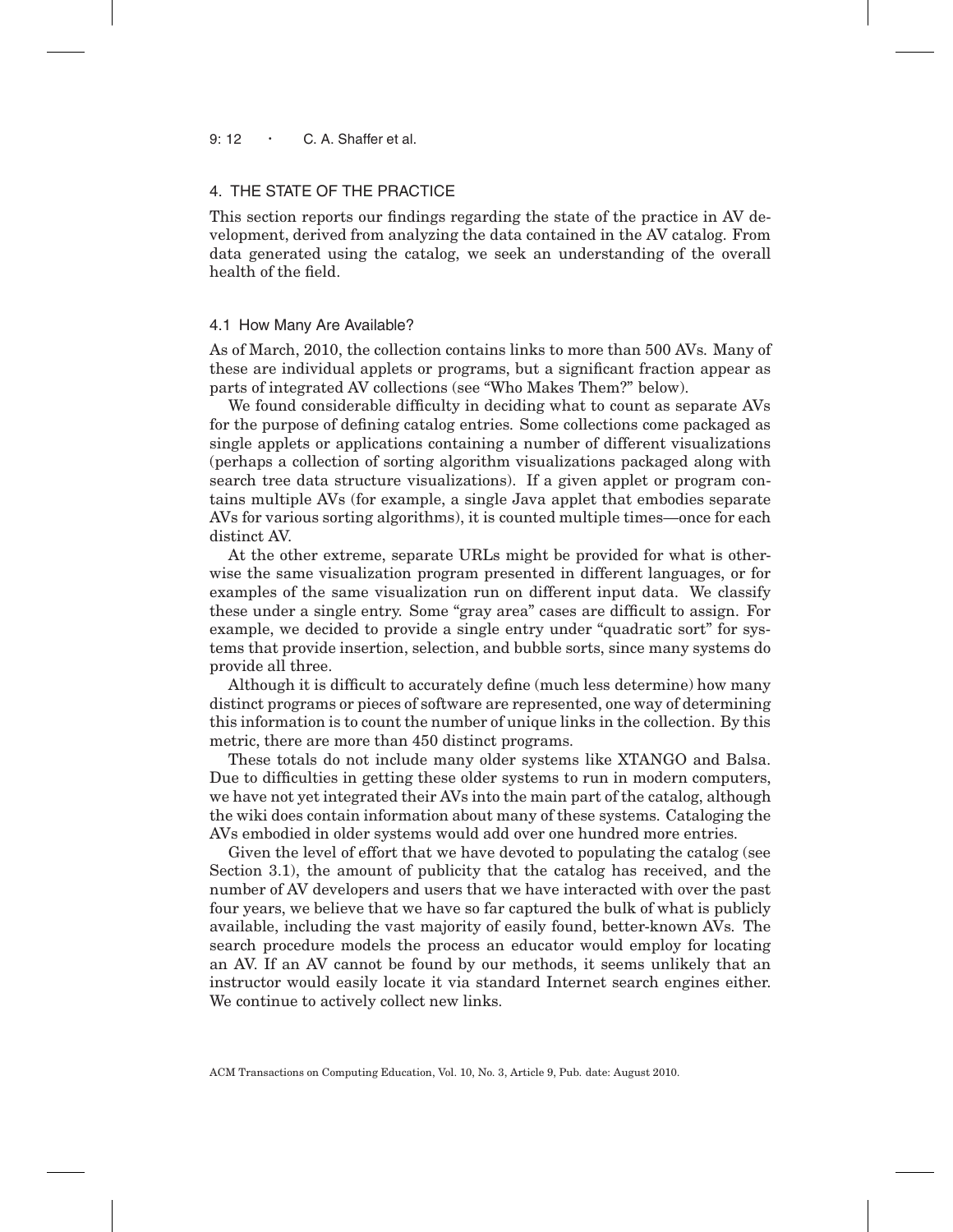#### 4.2 How Are They Implemented?

Virtually all AVs and AV toolkits that we located with creation dates since the mid-1990's were implemented in Java. Just over two thirds of available AVs can be viewed directly in a Web browser. Most often they are delivered as applets or initiated using Java Webstart, but a few are presented using Flash, Javascript, or other mechanism through a Web page. Of the other third, nearly all are Java applications that must be downloaded and opened locally, while only about three percent of AVs developed since the mid-1990s are implemented any other way.

We believe that AVs directly available on Web pages will get more attention from potential users, since they need not go through the additional step of downloading and unpacking an AV or AV system. Thus, these are more likely to be linked by others, resulting in a higher profile among search engines. On the other hand, a significant number of links in the collection were located via AV link collections or AV systems provided as downloads.

#### 4.3 How Are They Disseminated?

Almost none of the AVs in the catalog are available from large, organized repositories. Many AVs are cataloged by link sites, such as the AlgoViz catalog, that attempt to link to AVs that the site's managers consider "worthy." However, most of these link sites are small in scale, linking to perhaps 10–20 favorite AVs for some course or textbook. A small number of efforts exist to produce comprehensive catalogs of AVs. These include the Hope College collection [Hope College 2001] (last edited in 2001) with approximately 100 entries, and Guido Rössling's collection [Rössling 2006] (last edited in May 2006), containing 233 entries. The AlgoViz catalog now incorporates nearly all entries from Rössling's collection that are still available on the Internet.

#### 4.4 What Are They About?

The catalog's topic list was originally seeded with subjects typically covered in freshman and sophomore courses on data structures and algorithms. Over time, we have widened the scope of topics to accept everything that might be considered computer science. However, we have found that few AVs have been created on topics other than traditional data structures and algorithms. While we have found AVs covering areas such as networks, operating systems, programming languages, and numerical algorithms, they are rare. Our top-level categories for grouping AVs, along with their current population counts, are given in Tables I and II. Each major category shows the total number of corresponding AVs in the catalog, along with a breakdown into major subcategories.

As Figure 1 and Tables I and II show, there is wide variation in level of coverage. About 9% of all AVs demonstrate linear structures such as stacks and queues, even though these probably present less difficulty to students than many other topics. Over a quarter of all collected AVs demonstrate sorting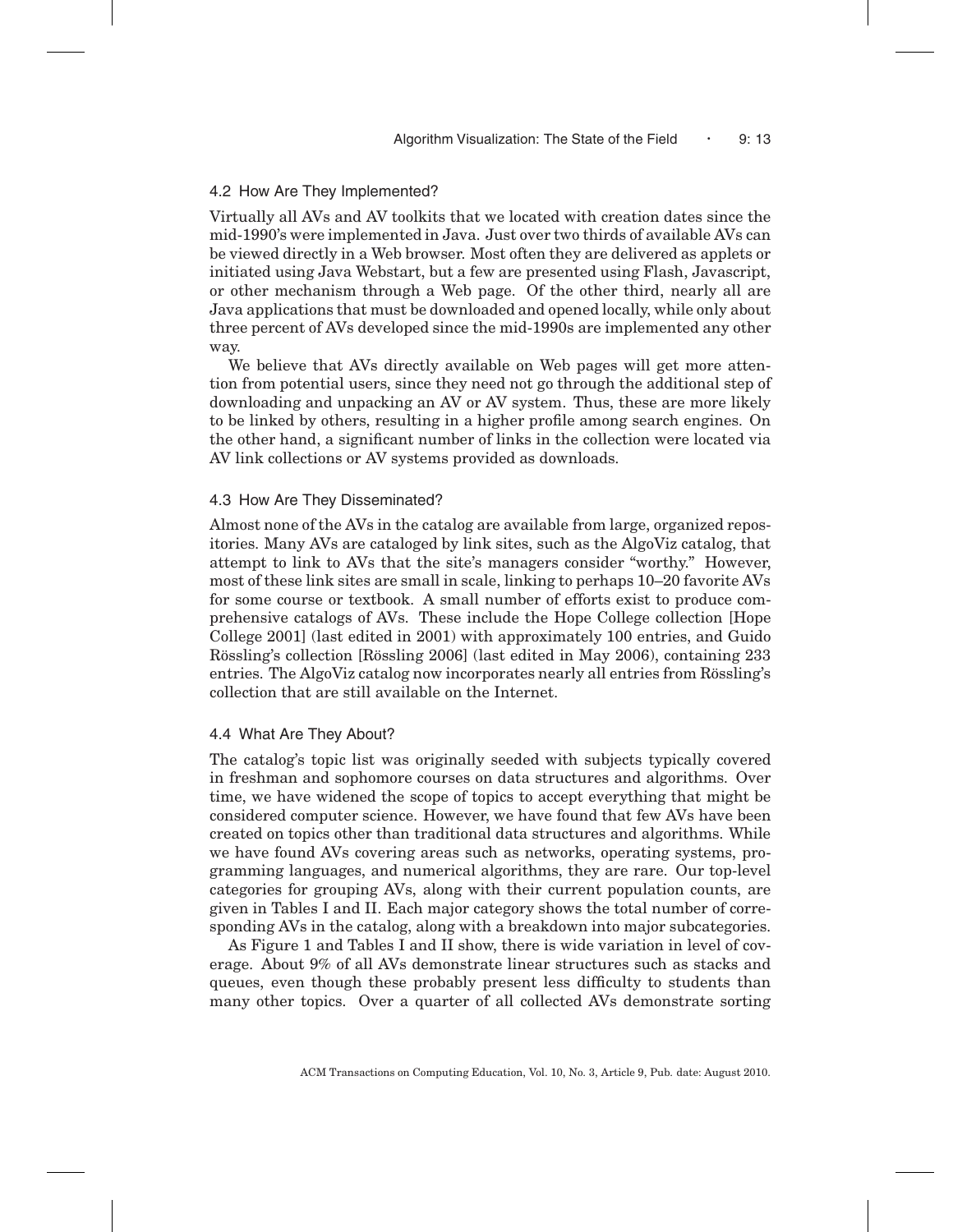# 9: 14 · C. A. Shaffer et al.

| the Algoviz Catalog        |    |    |
|----------------------------|----|----|
| Linear Structures          | 46 |    |
| Lists                      |    | 13 |
| Stacks & Queues            |    | 32 |
| <b>Search Structures</b>   | 76 |    |
| <b>Binary Search Trees</b> |    | 16 |
| AVL Trees                  |    | 8  |
| <b>Splay Trees</b>         |    | 9  |
| Red-Black Trees            |    | 13 |
| B-Trees and variants       |    | 17 |
| Skiplist                   |    | 6  |
| Spatial Search Structures  | 31 |    |
| Point representations      |    | 13 |
| Rectangle representations  |    | 10 |
| Other Data Structures      | 25 |    |
| <b>Heap/Priority Queue</b> |    | 11 |

Table I. Counts by Major Category (with Significant Subcategories) for Visualizations of Data Structures in the AlgoViz Catalog

|  |  |                 |  | Table II. Counts by Major Category (with Significant   |  |  |
|--|--|-----------------|--|--------------------------------------------------------|--|--|
|  |  |                 |  | Subcategories) for Visualizations of Algorithms in the |  |  |
|  |  | AlgoViz Catalog |  |                                                        |  |  |

| Search Algorithms                 | 18  |    |
|-----------------------------------|-----|----|
| Linear/Binary Search              |     | 5  |
| Hashing                           |     | 11 |
| Sort Algorithms                   | 130 |    |
| <b>Sorting Overviews</b>          |     | 8  |
| Quadratic Sorts                   |     | 25 |
| Shell Sort                        |     | 13 |
| Quicksort                         |     | 24 |
| Mergesort                         |     | 25 |
| Heapsort                          |     | 16 |
| Radix and Bin Sort                |     | 14 |
| Graph Algorithms                  | 68  |    |
| Traversals and Searches           |     | 15 |
| Shortest Paths                    |     | 20 |
| Spanning Trees                    |     | 17 |
| Network Flow                      |     | 4  |
| Compression Algorithms            | 18  |    |
| Huffman Coding                    |     | 13 |
| Networking & OS                   | 10  |    |
| Dynamic Programming               | 9   |    |
| <b>Computational Geometry</b>     | 20  |    |
| <b>String Matching</b>            | 6   |    |
| $\mathcal{NP}$ -complete Problems |     | 9  |
| Other Algorithms                  | 47  |    |
| Recursion & Backtracking          |     | 10 |
| Mathematical Algorithms           |     | 8  |

algorithms. While sorting is a key topic for undergraduate data structures and algorithms courses, this disproportionate representation overstates its importance. Further, many of these sorting AVs are variations on the classic "Sorting Out Sorting" video [Baecker and Sherman 1981] and merely show bars being swapped. In contrast, most specialized and advanced topics are poorly covered.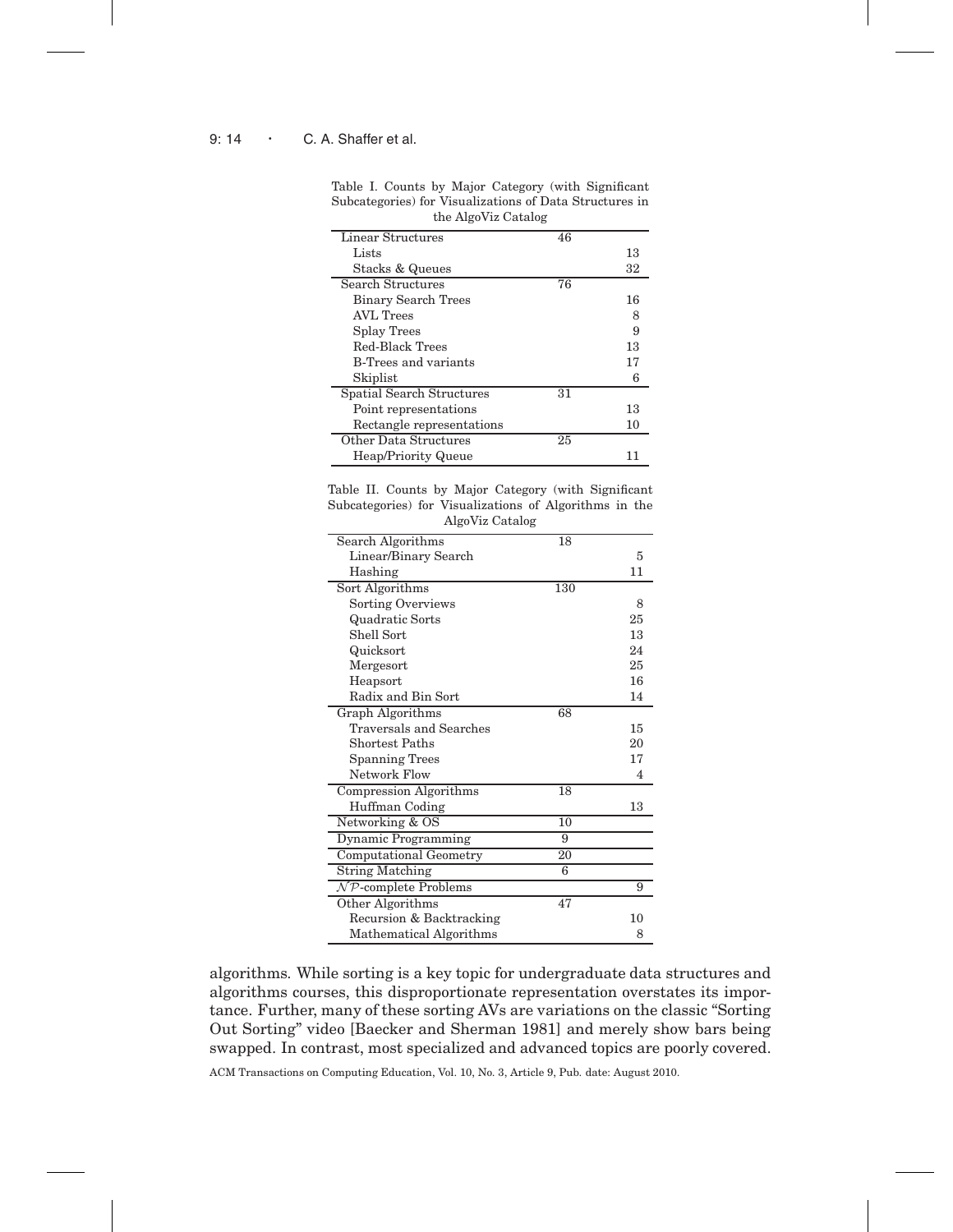#### Algorithm Visualization: The State of the Field  $\cdot$  9: 15

| "One-offs" (1-5 visualizations)                             | 161 |    | 31%    |
|-------------------------------------------------------------|-----|----|--------|
| Small shops (6-10 visualizations)                           | 52  |    | $10\%$ |
| Algorithms In Action Project (Melbourne)                    |     | 6  |        |
| Borowski's Sorting Demos                                    |     | 6  |        |
| University of Pittsburgh                                    |     | 6  |        |
| <b>JAVENGA</b>                                              |     | 6  |        |
| Michael Goodrich's Collection                               |     | 7  |        |
| University of Patras                                        |     | 7  |        |
| Kovac's Tree Project                                        |     | 7  |        |
| <b>JCAT</b>                                                 |     | 7  |        |
| Prolific teams (10+ visualizations)                         | 127 |    | 25%    |
| Jacobs' Animated Lectures                                   |     | 12 |        |
| University of Oldenburg/OLLI                                |     | 13 |        |
| University of Auckland                                      |     | 15 |        |
| <b>IIT</b> Kanpur                                           |     | 18 |        |
| Virginia Tech                                               |     | 19 |        |
| University of Canterbury                                    |     | 22 |        |
| University of Maryland Spatial Data Structures              |     | 28 |        |
| Major Visualization Project                                 | 182 |    | 35%    |
| JAWAA and JFLAP (Duke University)                           |     | 11 |        |
| <b>IDSV</b> (University of Maryland, University College)    |     | 12 |        |
| Data Structures Navigator (Phillips-University, Marburg)    |     | 15 |        |
| JHAVÉ (University of Wisconsin, Oshkosh)                    |     | 22 |        |
| TRAKLA2 (Helsinki University of Technology)                 |     | 28 |        |
| ALVIE (University of Florence)                              |     | 30 |        |
| Animal (TU Darmstadt)                                       |     | 31 |        |
| Data Structures Visualization (University of San Francisco) |     | 33 |        |

Table III. Counts for Projects or Institutions Producing Significant Numbers of AVs

For instance, only 18 AVs (3*.*5%) cover compression algorithms and 13 of those are on Huffman coding. Even worse, a fundamental topic for upper-division courses like *N P*-completeness gets attention in only 9 AVs (*<* 2%). This imbalance shows a need for new AVs that address underrepresented areas.

#### 4.5 Who Makes Them?

Just under one third of all AVs in our catalog are essentially single efforts by their respective authors. Another 10% are provided by "small shops" that have created 5–10 AVs, mostly by hand, often as individual Java applets. These might have each been created by the same individual over some number of years (typically a faculty member who is teaching relevant courses), or they might have been developed by a small number of students working for a faculty member. About 60% of all AVs in our catalog are created by groups who have developed over 10 AVs. In the majority of these cases, they are part of an AV development system, but a significant minority are parts of collections we cannot characterize as a system. Table III lists the major developers of AVs since the mid-1990s.

In addition to categorization problems for how to define distinct entries in the catalog as described above, there is also the question of when to draw the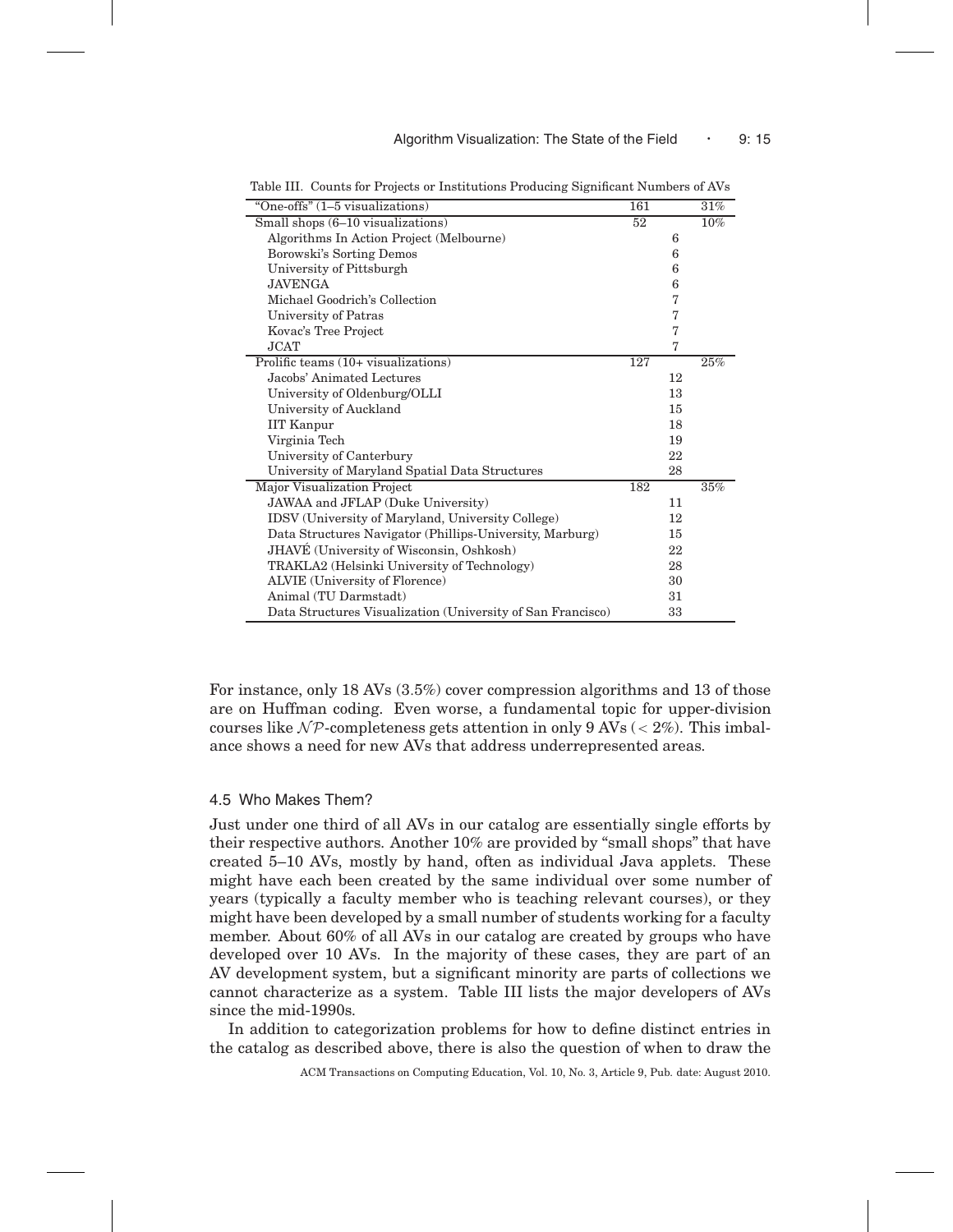| Year    | 96 |    | 98       | 99            | $^{00}$    |   | 02     | ÷<br>03       | 04 | 05 | 06     | ሰ7<br>ັ | 08 |
|---------|----|----|----------|---------------|------------|---|--------|---------------|----|----|--------|---------|----|
| Project |    |    |          | $\Omega$<br>ບ |            | ↵ | ົ<br>ບ | $\Omega$<br>▃ |    |    | ິ<br>υ |         |    |
| Smaller | 16 | 16 | 19<br>⊥∪ | 14            | $\tilde{}$ | 6 | −      | ົ             |    |    | ◠      |         |    |

Table IV. Year of Last Change by Project

line on what is an AV and what is static course material. We are still struggling with how to decide this. We also note that because our search procedure consisted of a great deal of manual link following and URL manipulation, once a single AV from a collection or small shop was added to the catalog, the entirety of that collection was soon added. This ensures that we probably have cataloged AVs from the groups and projects with at least some visibility. The AVs we missed are presumably heavily skewed towards one-offs and smaller efforts.

#### 4.6 When Were They Made?

Some well-known systems were developed in the early 1990s for creating AVs [Brown and Sedgewick 1984; Stasko 1992; Stasko and Kraemer 1992; Hansen et al. 2000]. However, most of these are now no longer available or so difficult to access due to changes in computer operating systems that they are not currently a factor in education. Considering primarily the development of AVs since the mid-1990s (i.e., Java), AV development as indicated by last-changed dates appears to be continuing relatively evenly over the years. Table IV shows a table of the last-change dates for those AVs in the catalog for which the information is available. These counts are "by project" rather than by individual AV, in that if a given AV or AV system provided visualizations for multiple algorithms, then it only counts once in the table. Note that AV developers rarely do a good job of documenting their development histories, and so there is a lot of inference and some guessing on these dates. While these data appear to show a decrease after 1999, it is important to look at the effects of large projects versus smaller "one-off" AV production. The large numbers in the late 1990s mostly come from individual AVs, rather than from major projects or active groups. The number of smaller efforts has dropped off in later years. In contrast, the last-changed dates for larger efforts is roughly steady, with a number of large projects still active. The big increase recorded for 2008 merely indicates that a number of projects have not stopped maintaining their software. Unfortunately, ongoing projects do not appear to be attuned to addressing gaps in topical coverage.

We speculate that students were readily available to create AVs during the Java boom of the mid to late 1990s, when Java and applets were new and the "in thing" for students to learn. But now there are other "in things" competing for students' attention. The nationwide drop in computer science enrollment might also mean that there are fewer students available to do such projects. This is not necessarily a bad outcome, as such student-driven one-off implementations tend to be of low pedagogical value. Larger projects appear to be ongoing at rates similar to 10–15 years ago.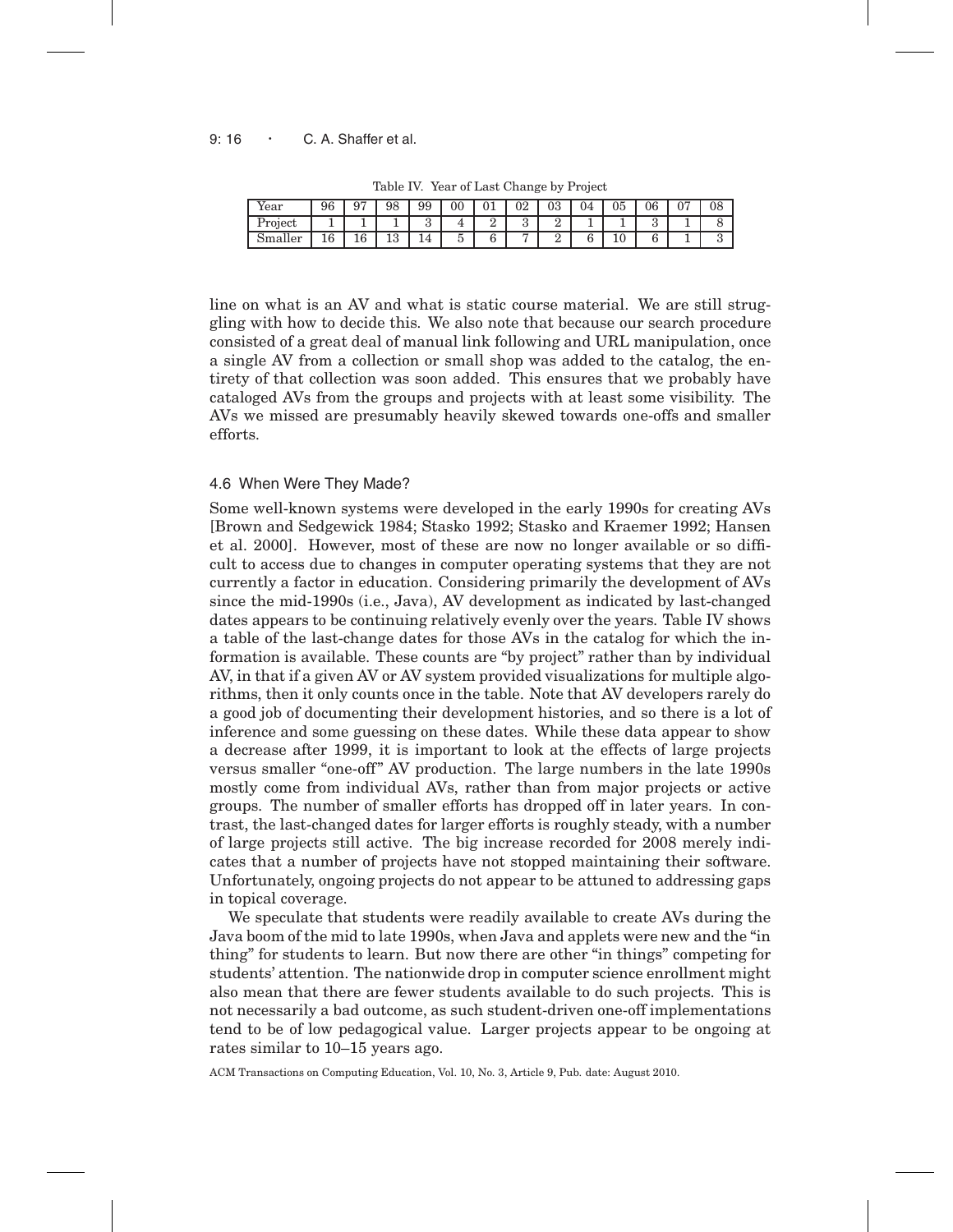## 4.7 Will We Find Them Again?

Like everything on the Internet maintained by individuals, AVs have a turnover rate in their accessibility. To measure this, we track the status of the links on our catalog. Each week, a snapshot of each link's accessibility is recorded. These weekly checks have been performed since May 2007. At various points in time, we have analyzed the link data and attempted to recover AVs at broken links. For instance, as of August 2009, there were 382 unique links in our catalog (multiple entries in the catalog can share the same link). Of these, 60 had become lost at some point (15.7%). Fortunately, many of those links were recoverable with some searching—they had been moved but their old links were not redirected. Through manual efforts to locate and restore lost links (including queries to the authors in some cases), we were able to recover 49 of the 60. Thus, of the 382 unique links in the catalog in August, 2009, 11 (2.9%) were lost permanently (so far as we know) and 49 (12.8%) moved without redirection but were found again through manual intervention. As of March 2010 we had 455 unique links in the catalog. Of these, 20 (4.4%) were to AVs that we could no longer locate, representing an additional loss of nine AVs in six months.

## 4.8 How Are They Licensed?

All AVs in the catalog are freely available for educators to use. Although this might be an artifact of the search process, we have yet to find any non-gratis AV or system. 57% of all AVs provide access to the source code in some way. Of 447 AVs in our collection for which we have identified the status of their source code availability, 193 (43%) do not make source code available; 68 (15%) make the source code available with no defined license beyond possibly a copyright notice in the code itself; 140 (31%) attempt to place some sort of recognizable license restriction on the code (but only 80 of these do it in any formal way, such as citing the GNU General Public License (GPL)), 44 (10%) say sourcecode is available by special request, and one AV explicitly puts its source code in the public domain.

Many of the source-available AVs seem to lack a license not because the developers wish to prevent redistribution, but due to a lack of understanding of the process. It is reasonable to expect that most AV developers who provide access to their source code would willingly make it officially open source if there were greater awareness on their part of the process and advantages for doing so. And it is possible that many who do not make source code available would be willing to do so if they knew a simple mechanism for putting it under open source license.

## 5. CONCLUSIONS

While many good AVs are available, the need for more and higher quality AVs continues. There are many topics for which no satisfactory AVs are available. This is especially true for more difficult material such as B-trees or  $N\mathcal{P}$ completeness. As yet there seems to be no organized movement to satisfy this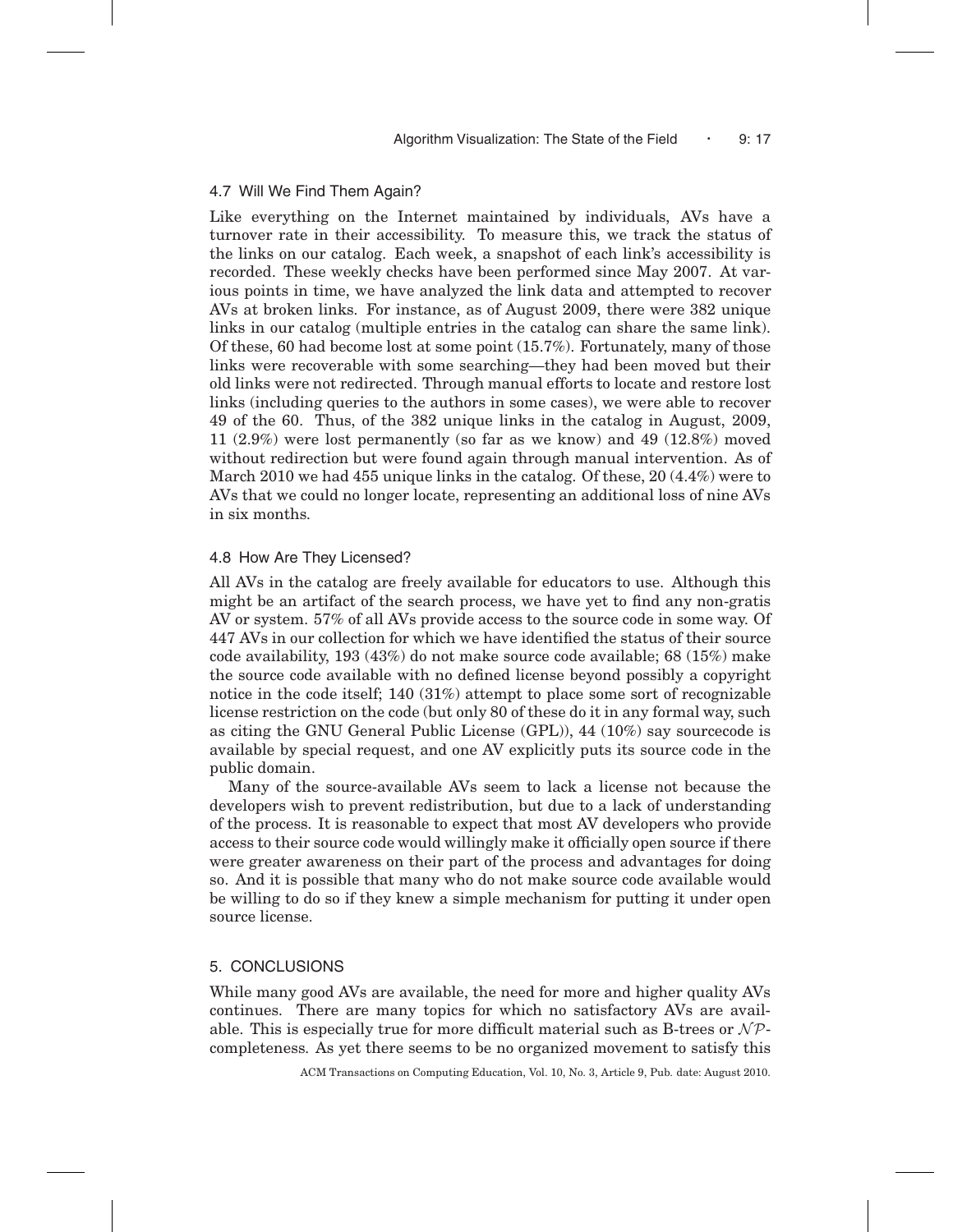need. On the other hand, the theoretical foundations for creating effective AVs appear to be steadily improving. More articles are appearing regarding effective use of AVs in courses, and a body of work has begun to form regarding how to develop effective AVs in the first place. While more fundamental research on how to develop and use AVs is necessary, we also simply need more implementers to produce more quality AVs. Once these AVs are created, educators must be able to find them.

Currently, much AV development seems to occur in a social vacuum. While the larger developers are aware of each other's efforts (as evidenced by participation in activities such as ITiCSE working groups [Naps et al. 2002, 2003; Rössling et al. 2006]), most smaller developers of AVs do not seem aware of lessons learned from effectiveness studies. Instead, they seem to be repeating the same mistakes as their predecessors. Additionally, it is not easy for users to find guidance on issues such as how to find the best AVs to use, and what are pedagogically effective ways to use them. Our proposed remedy for this situation is to bring various AV stakeholders—developers, educators, researchers, and end users—together into a community. We believe that enhanced communication will lead to dissemination of knowledge and good ideas, higher quality AVs, and better educational outcomes from the use of AVs.

What will it take to create a community of AV stakeholders? We believe that three things are necessary (or at least desirable): opportunities for interaction, a good courseware repository, and up-to-date statistics.

While digital communities probably will never replace the traditional birdsof-a-feather sessions and conference workshops at conferences such as SIGCSE and ITiCSE, having an online place for informal discussion and knowledge dissemination should help improve the field [Harrison and Dourish 1996]. Online communities typically facilitate asynchronous communication using discussion forums and/or e-mail listservs.

Educators also need a dependable collection of AVs to draw on, either directly in service of teaching or as a base for creating new AVs. Small-scale developers of AVs would benefit from access to existing AV implementations for ideas and perhaps for code to quickly get their own projects prototyped. The computer science education community has created some courseware repositories, such as the collection of materials submitted to JERIC [JERIC 2008] (now renamed *The ACM Transactions on Computing Education*) and the CITIDEL repository [CITIDEL 2007]. In particular, since the advent of the ACM Digital Library [Association for Computing Machinery 2010], CITIDEL (now being replaced by the Ensemble project) has repositioned itself from a collection of mainly publications (i.e., journal articles and conference papers) to a repository for educational resources. *The ACM Transactions on Computing Education* and its contributed courseware are indexed as part of the ACM Digital Library, hypothetically allowing for easy searching. While the ACM Digital Library is a huge collection, it does not appear to contain significant amounts of courseware in general or AVs in particular. Equally important, it does not provide adequate search tools for courseware or AVs. The bulk of ACM's materials are papers, typically organized by publication venue. There is no support for browsing of courseware separate from the (overwhelming) body of noncourseware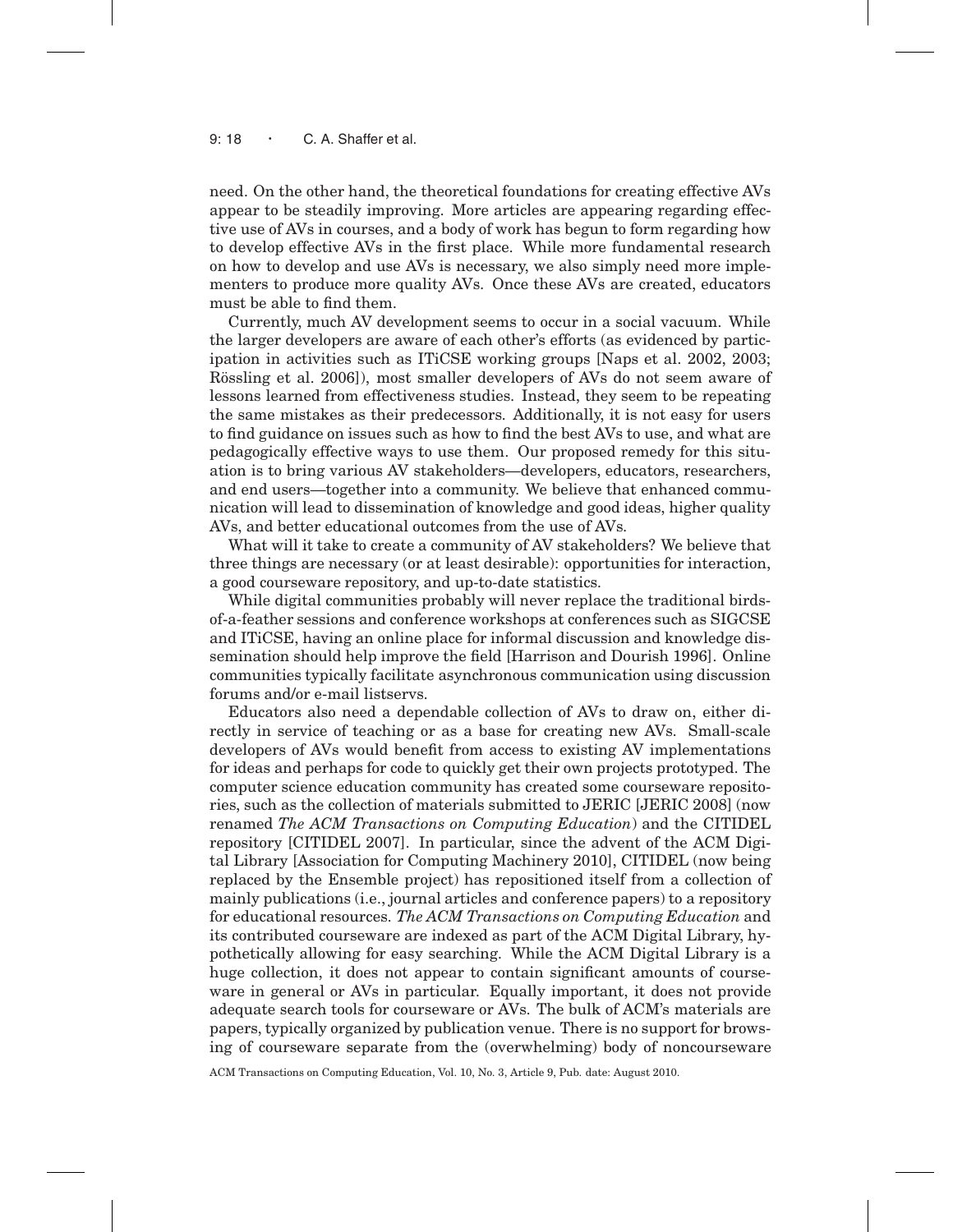content. SIGCSE provides a small but growing collection of links to CS-related educational software [SIGCSE 2010]. Broader courseware repositories include SMETE [SMETE 2010], and Connexions [Connexions Scholarly Content Repository 2010]. While these are promising beginnings, current incarnations of courseware repositories are small in scope and in visibility. None of these repositories have large collections of AVs. Further, in all the hours we have spent conducting Google searches for various AVs, not a single AV within any of these repositories was discovered. Thus, these repositories appear to provide no search engine visibility for the few AVs they might contain.

Section 4 gave a detailed overview of the current state of practice within the field of algorithm visualization. However, much of the information was (at least partly) manually derived, a labor-intensive process. Worse, much of that information will soon be out of date. The community needs dynamically updated statistics similar to those contained in Section 4. We have begun to develop software for extracting such data in the form of graphing tools for exploring the our AV catalog, but there continues to be room for more and deeper automated analysis.

By providing dynamic statistics about the collection in the catalog, we make it possible for developers to choose topics and features based on evidence instead of speculation. In addition to numbers, developers might find commentary from forums/listservs to be valuable as well. Similarly, educators can get reports from fellow educators about which AVs work and how to successfully integrate them into a curriculum. Any opinions, experiences, and lessons learned from others can save time and allow educators to make better choices when picking AVs to incorporate. The difficulty comes with establishing a community resource where users and developers can gather and share their experiences.

A potentially powerful way to provide information to educators and to influence developers is to provide a ratings system for existing AVs. Ratings can come from two fundamental sources. The first is from a source of "expertise" such as catalog editors or curators of a site such as ours. Our catalog provides a coarse editorial rating structure of "Recommended," "Has Potential," and "Not Recommended." Over three quarters of the AV entries have been rated as of this writing. Of these, 18% are ranked as "Recommended," 42% are ranked as "Has Potential," and 30% are ranked as "Not Recommended." We plan as future work to do a formal study regarding the sensitivity of our current editorial rating process to subjective bias. That is, we will examine whether most knowledgeable people would agree with a given set of ratings. This should lead to improvements in our rating process.

A second source of rating information should be the broad community of instructors, developers, students, and other users of AVs. By allowing the community to rate AVs and provide comments and feedback, we would hope that developers will respond to requests for improvement, or at least observe what has proved successful in the past before they develop their next AV.

The AlgoViz Wiki was created with the goal of supporting the needs of an Algorithm Visualization community. The Wiki has been under continuous development since 2006. It was advertised at SIGCSE 2009 and to the SIGCSE Listserv multiple times during 2009. A major change began in Summer 2009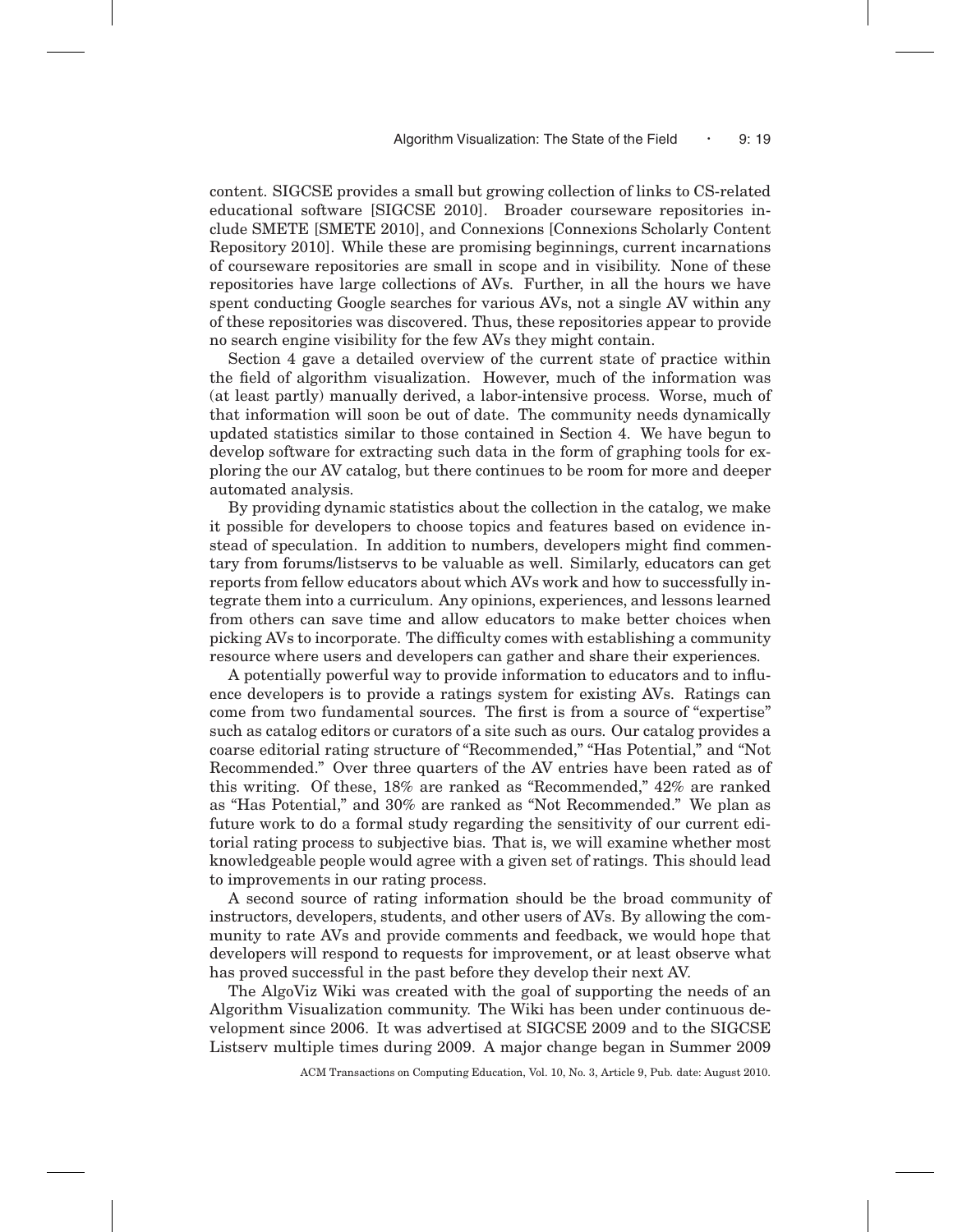## $9: 20 \cdot \cdot \cdot$  C. A. Shaffer et al.

when we developed the initial version of the AlgoViz Portal.<sup>1</sup> The AlgoViz Portal is implemented in the Drupal content management system, and is expected to completely replace the MoinMoin implementation during 2010. While not technically a wiki, the AlgoViz Portal implementation provides many of the same features (such as user-editable pages) and more (user forums and a searchable bibliography). The AlgoViz Portal seeks to provide many opportunities for community involvement in the site.

## ACKNOWLEDGMENT

We thank an anonymous associate editor for suggestions on how to create a more rigorous framework for evaluating our ratings process.

#### **REFERENCES**

- ALGOVIZ WIKI. 2010. Data structures and algorithm visualization wiki. http://web-cat.cs.vt.edu/AlgovizWiki.
- ALGOVIZ.ORG. 2010. Annotated bibliography of the AV research literature. http://algoviz.org/biblio.
- ASSOCIATION FOR COMPUTING MACHINERY. 2010. The ACM digital library. http://portal.acm.org. BAECKER, R. AND SHERMAN, D. 1981. Sorting out sorting. Video.
- BRABEC, F. AND SAMET, H. 2003. Maryland spatial index demos.

http://donar.umiacs.umd.edu/quadtree/.

- BROWN, M. 1992. An introduction to Zeus. In *Proceedings of the SIGCHI Conference on Human Factors in Computing Systems (CHI'92)*. 663–664.
- BROWN, M., NAJORK, M., AND RAISAMO, R. 1997. A java-based implementation of collaborative active textbooks. In *Proceedings of the IEEE Symposium on Visual Languages (VL'97)*. 372–379.
- BROWN, M. H. AND SEDGEWICK, R. 1984. A system for algorithm animation. In *Proceedings of the 11th Annual Conference on Computer Graphics and Interactive Techniques (SIGGRAPH'84)*. 177–186.
- BYRNE, M. D., CATRAMBONE, R., AND STASKO, J. T. 1996. Do algorithm animations aid learning? Tech. rep. GIT-GVU-96-18, Georgia Institute of Technology.
- CITIDEL 2007. Computing and information technology interactive digital educational library. http://www.citdel.org.
- CONNEXIONS SCHOLARLY CONTENT REPOSITORY. 2010. http://cnx.org.
- CRESCENZI, P. 2010. Alvie 3.0. http://alvie.algoritmica.org/.
- CRESCENZI, P., GAMBOSI, G., AND GROSSI, R. 2006. *Strutture di Dati e Algoritmi*. Pearson Education Addison-Wesley.
- DIEHL, S. 2007. *Software Visualization: Visualizing the Structure, Behavior, and Evolution of Software*. Springer.
- DITTRICH, J.-P., VAN DEN BERCKEN, J., SCHÄFER, T., AND KLEIN, M. 2000. Data structure navigator. http://dbs.mathematik.uni-marburg.de/research/projects/dsn/.
- GALLES, D. 2006. Data structure visualization. http://www.cs.usfca.edu/galles/visualization/.
- GRISSOM, S., MCNALLY, M., AND NAPS, T. 2003. Algorithm visualization in CS education: Comparing levels of student engagement. In *Proceedings of the ACM Symposium on Software Visualization (SoftVis'03)*. 87–94.
- GURKA, J. AND CITRIN, W. 1996. Testing effectiveness of algorithm animation. In *Proceedings of the IEEE Symposium on Visual Languages (VL'96)*. 182–189.
- HANSEN, S., NARAYANAN, N., AND SCHRIMPSHER, D. 2000. Helping learners visualize and comprehend algorithms. *Interact. Multimedia Electron. J. Comput.-Enhanc. Learn. 13*, 3, 291–317.

<sup>1</sup>http://algoviz.org

ACM Transactions on Computing Education, Vol. 10, No. 3, Article 9, Pub. date: August 2010.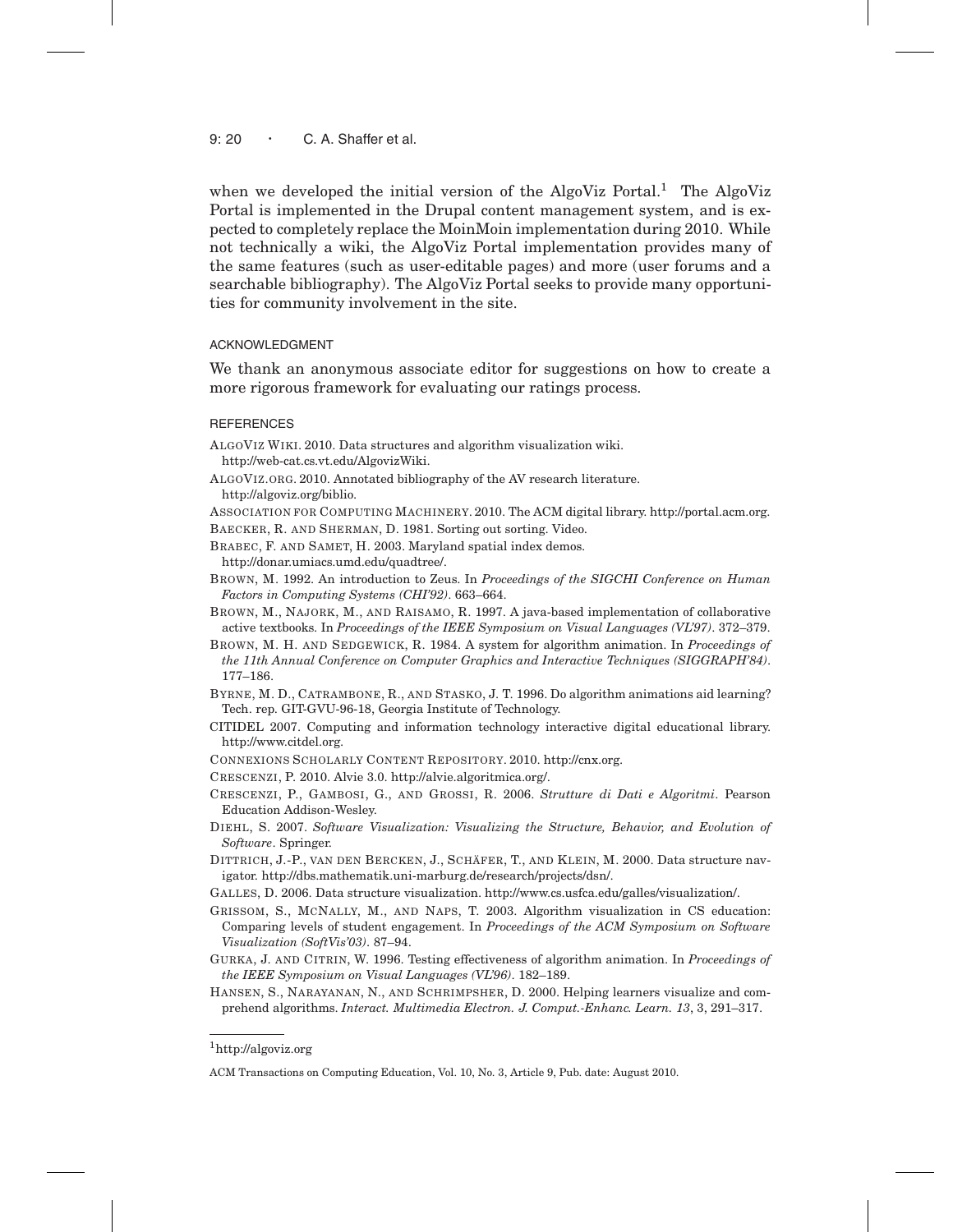- HARRISON, S. AND DOURISH, P. 1996. Replacing space: The roles of place and space in collaborative systems. In *Proceedings of the ACM Conference on Computer Supported Cooperative Work (CSCW'96)*. 67–76.
- HOPE COLLEGE. 2001. Complete collection of algorithm visualizations. http://www.cs.hope.edu/∼dershem/ccaa/ccaa.
- HUNDHAUSEN, C. AND DOUGLAS, S. 2000. Using visualizations to learn algorithms: Should students construct their own, or view an expert's? In *Proceedings of the IEEE Symposium on Visual Languages (VL'00)*. 21–28.
- HUNDHAUSEN, C. D., DOUGLAS, S. A., AND STASKO, J. T. 2002. A meta-study of algorithm visualization effectiveness. *J. Vis. Lang. Comput. 13*, 3, 259–290.
- JARC, D. J., FELDMAN, M. B., AND HELLER, R. S. 2000. Assessing the benefits of interactive prediction using Web-based algorithm animation courseware. In *Proceedings of the 31st SIGCSE Technical Symposium on Computer Science Education (SIGCSE'00)*. 377–381.
- JERIC 2008. *J. Educ. Resour. Comput.* http://www.acm.org/pubs/jeric.
- KORHONEN, A., MALMI, L., AND SILVASTI, P. 2003. Trakla2: A framework for automatically assessed visual algorithm simulation exercises. In *Proceedings of the Koli Calling 3rd Annual Baltic Conference on Computer Science Education (KOLI-CALLING'03)*.
- LAWRENCE, A. W., STASKO, J., AND BADRE, A. 1994. Empirically evaluating the use of animations to teach algorithms. In *Proceedings of the IEEE Symposium on Visual Languages (VL'94)*. 48–54.
- NAPS, T., COOPER, S., KOLDEHOFE, B., LESKA, C., RÖSSLING, G., DANN, W., KORHONEN, A., MALMI, L., RANTAKOKKO, J., ROSS, R., ANDERSON, J., FLEISCHER, R., KUITTINEN, M., AND MCNALLY, M. 2003. Evaluating the educational impact of visualization. *SIGCSE Bull. 35*, 4, 124–136.
- NAPS, T., EAGAN, J., AND NORTON, L. 2000. JHAVE—an environment to actively engage stu- ´ dents in Web-based algorithm visualizations. In *Proceedings of the 31st Technical Symposium on Computer Science Education (SIGCSE'00)*. 109–113.
- NAPS, T., RÖSSLING, G., ALMSTRUM, V., DANN, W., FLEISCHER, R., HUNDHAUSEN, C., KORHONEN, A., MALMI, L., MCNALLY, M., RODGER, S., AND ANGEL VELAZQUEZ-ITURBIDE, J. 2002. Exploring the role of visualization and engagement in computer science education. In *Proceedings of the Working Group Reports from ITiCSE on Innovation and Technology in Computer Science Education (ITiCSE-WGR'02)*. 131–152.
- PIERSON, W. AND RODGER, S. 1998. Web-based animation of data structures using jawaa. In *Proceedings of the 29th SIGCSE Technical Symposium on Computer Science Education (SIGCSE'98)*. 267–271.
- RÖSSLING, G. 2006. Animation repository. http://www.animal.ahrgr.de/animations.php.
- RÖSSLING, G., NAPS, T., HALL, M., KARAVIRTA, V., KERREN, A., LESKA, C., MORENO, A., OECHSLE, R., RODGER, S., URQUIZA-FUENTES, J., AND ANGEL VELÁZQUEZ-ITURBIDE, J. 2006. Merging interactive visualizations with hypertextbooks and course management. *SIGCSE Bull. 38*, 4, 166–181.
- RÖSSLING, G., SCHÜER, M., AND FREISLEBEN, B. 2000. The animal algorithm animation tool. In *Proceedings of the 5th Annual SIGCSE/SIGCUE ITiCSE Conference on Innovation and Technology in Computer Science Education (ITiCSE'00)*. 37–40.
- SARAIYA, P. 2002. Effective features of algorithm visualization. M.S. thesis. Virginia Polytechnic Institute and State University.
- SARAIYA, P., SHAFFER, C., MCCRICKARD, D., AND NORTH, C. 2004a. Effective features of algorithm visualizations. In *Proceedings of the 35th SIGCSE Technical Symposium on Computer Science Education (SIGCSE'04)*. 382–386.
- SARAIYA, P., SHAFFER, C., MCCRICKARD, D., AND NORTH, C. 2004b. Effective features of algorithm visualizations. In *Proceedings of the 35th SIGCSE Technical Symposium on Computer Science Education (SIGCSE'04)*. 382–386.
- SHAFFER, C. A., COOPER, M. L., AND EDWARDS, S. H. 2007. Algorithm visualization: A report on the state of the field. In *Proceedings of the 35th SIGCSE Technical Symposium on Computer Science Education (SIGCSE'07)*. 150–154.